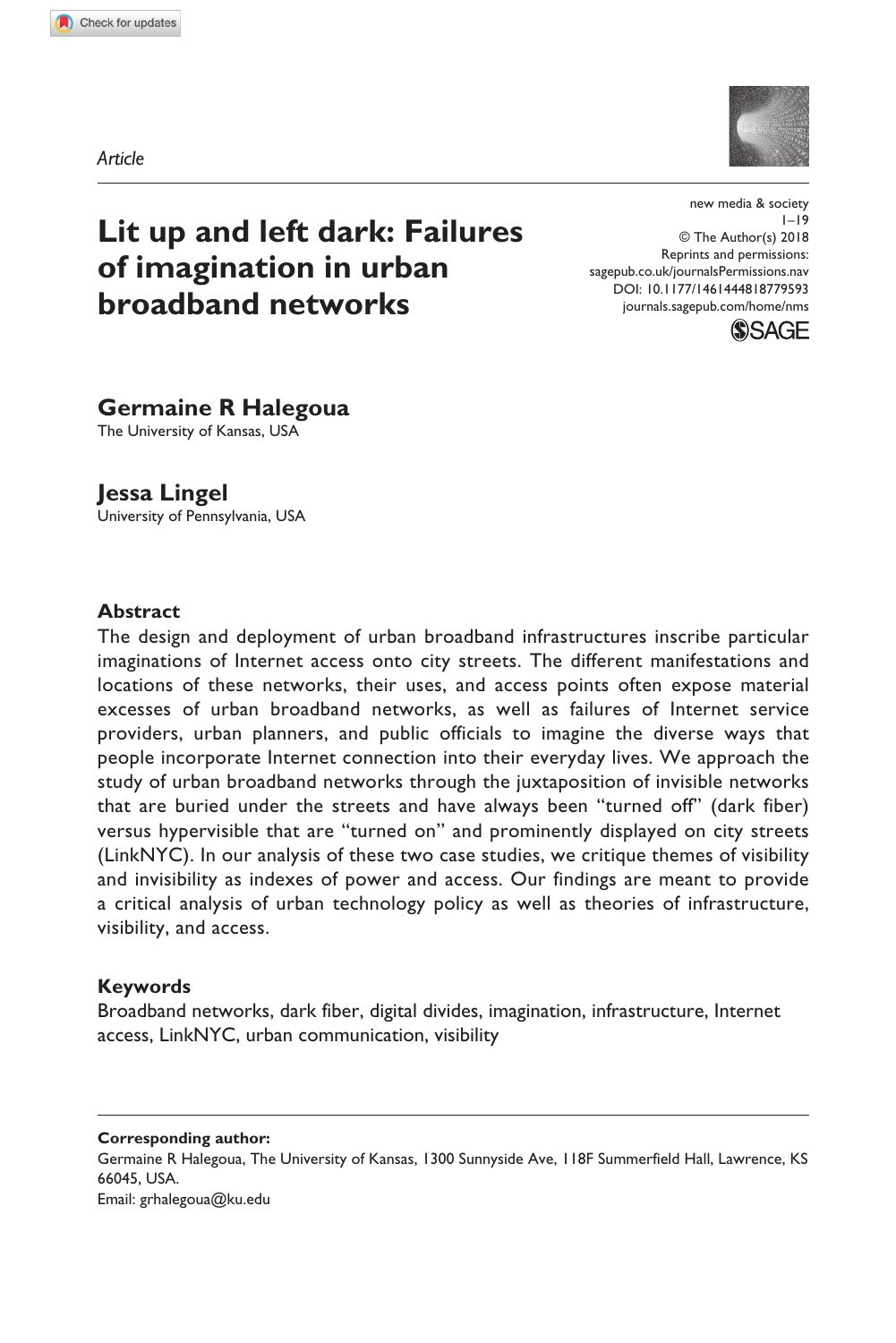# **Introduction**

Broadband connectivity has become a hallmark of post-industrial society, with both corporate leadership and policy makers promoting social cohesion and economic development through online access. This ethos of connectivity typically manifests in policies and initiatives concerned with the supply side of Internet access. The physical infrastructures of supply-oriented initiatives such as computer labs, fiber optic networks, antennae, and digital kiosks have become emblems or symbols of public Internet access, digital inclusion, and broader commitments to "smart city" development. Yet simply supplying Internet access has proven inadequate in promoting full inclusion, largely because of a failure to imagine how the supply of Internet access will be used in everyday lives of diverse publics (Koltay, 2011). Crucial to addressing this gap between intent and actuality, access and use, is an understanding of how available broadband projects are for critique, adjudication, and accommodating multiple forms of use. While the physical visibility of broadband projects varies significantly from highly visible digital kiosks and signage for public WiFi access to buried fiber networks, an additional and perhaps more fundamental concept emerges from their legibility, or the degree to which a system's designers, controllers, and adopters are able to read and comprehend the system's structure, governing policies, and/or meaningful uses (Offenhuber, 2017). Legibility manifests in the physical structures of these technologies, the resources and methods available for reading networks, the policies that govern the implementation and access to these networks, as well as the kinds of uses and users imagined.

Beyond their technical functioning, the legibility of broadband infrastructures offer insights into conflicting government, corporate, and community desires for public Internet use. Reading and recognizing the different materialities and geographies of networks, uses, and access points can expose material and ideological excesses of urban broadband networks and the failures of Internet service providers, urban populations, and public officials to imagine all of the different ways that people incorporate Internet connection in their everyday lives. Drawing from these overarching issues, three key questions guide this project: How do the geographies and materialities of broadband projects inscribe these imaginations in urban space? When broadband projects are planned for city space, what assumptions about users and uses are imagined within these projects? When gaps emerge between intended and actual use, what implications can be teased out for discussions of urban policy and socio-technical transparency?

As a way of theorizing power relations around connectivity and legibility, we consider the politics of two Internet infrastructure projects currently in place on urban sidewalks across the United States that promise urban broadband connection: invisible or inactive networks that are buried under streets and have always been "turned off" and hypervisible and activated networks that are "turned on" and prominently displayed on city sidewalks. In our consideration of invisible connection, we focus on "dark fiber" networks that are purposefully constructed as inactive and are effectively invisible. In contrast, we consider WiFi enabled digital kiosks that provide free Internet access to pedestrians, drawing attention to the contested use of free WiFi among diverse populations. We have chosen these two case studies because they are emblematic of themes of (in)visibility and spectacle in critical infrastructure studies, allowing us to develop a critique of visibility and invisibility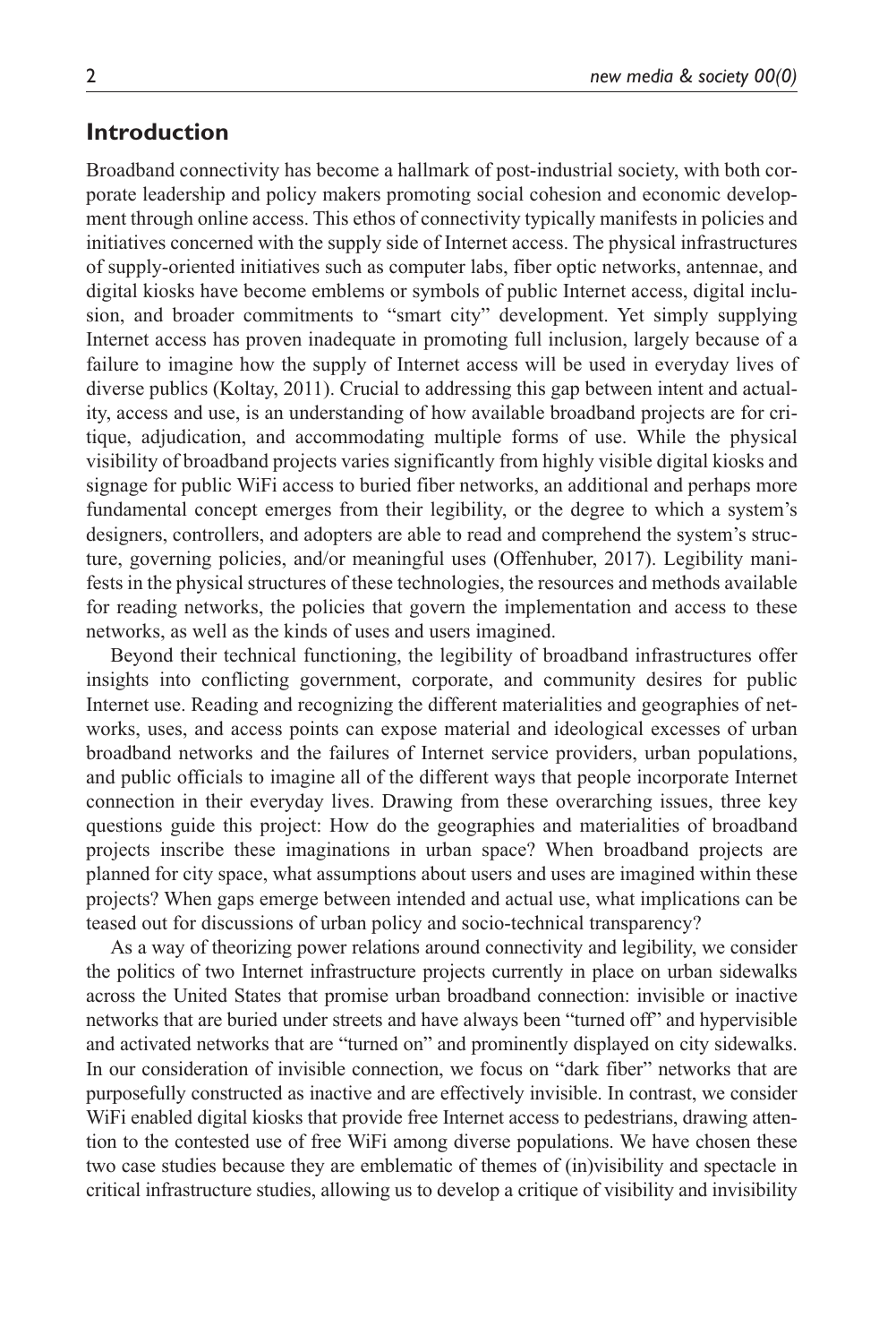as indices of power and access. While we structure our comparison around hidden versus hypervisible projects, we are ultimately less interested in whether technologies are visible or accessible than in the negotiations of their use. Whether lit up or left dark, urban broadband projects operate at the convergence of how to use city streets and how to use the Internet. These case studies help us articulate the power dynamics at work in public WiFi projects, as well as the limits of visibility in critical infrastructure theory and transparency in policy discourses of "smart cities" and techno-political ethics.

In our investigation of urban broadband projects, we build on critical infrastructure scholarship examining the policies of inclusion and exclusion, narratives of access, and forms of imagining the urban. Visibility has been a fundamental way of theorizing infrastructure, from Bowker and Star's (2000) influential analysis of infrastructure as only becoming visible in moments of disrepair to Larkin's (2013) analysis of infrastructure as spectacle. As other studies have shown (Farman, 2013; Hu, 2015; Parks, 2010), normative imaginings of digital use and access can limit or disguise Internet infrastructures in ways that shroud their politics and obscure possibilities for transformation, radical intervention, or even direct input from end users. While transparency has been proposed as a means to address these issues and promote citizen engagement with urban infrastructures (Sassen, 2012), our research highlights the extent to which transparency can be a reductive rather than a radical means of relating to infrastructure.

In addition, our critique of visibility recognizes how city streets are socially, culturally, and technologically encoded by layers of corporate as well as local government imaginings of Internet access needs. We argue that these encodings configure how the Internet and the city street are and are not public, who is and is not supposed to be using these utilities, and who gets to decide their use. These case studies highlight the shifting parameters of inclusion in both imagined urban communities and imagined Internet publics, calling into question what it means to connect a public or to publicly connect. By analyzing LinkNYC as a public spectacle of connectivity and the buried potential of dark fiber networks, this article re-envisions the street as a contentious space where the relationships at stake in our "digital rights to the city" (Shaw and Graham, 2017) are discerned and debated.

## **Related work: the (in)visibility of infrastructure**

Ethnographic approaches to media infrastructure have understood cables, wires, and signal routes as artifacts and systems encoded with cultural and political ideologies that address and constitute us as subjects through ongoing interactions (e.g. Larkin, 2013; Starosielski, 2012). People interface with these cables and wires as technological objects, but also as manifestations of social processes and imaginations from specific geographical and cultural contexts. Advocating for further work in this area, Parks (2015) has encouraged researchers to think about "infrastructural dispositions" and "infrastructural imaginaries" in order to ask questions about what media infrastructures are made of, how and why they came to be, where they are located (and where they are not), who controls them, and what they are intended to do. We take up these questions, focusing particularly on the latter three, in our analysis of urban broadband projects as a way of unraveling the layers of access and control in narratives of urban connectivity.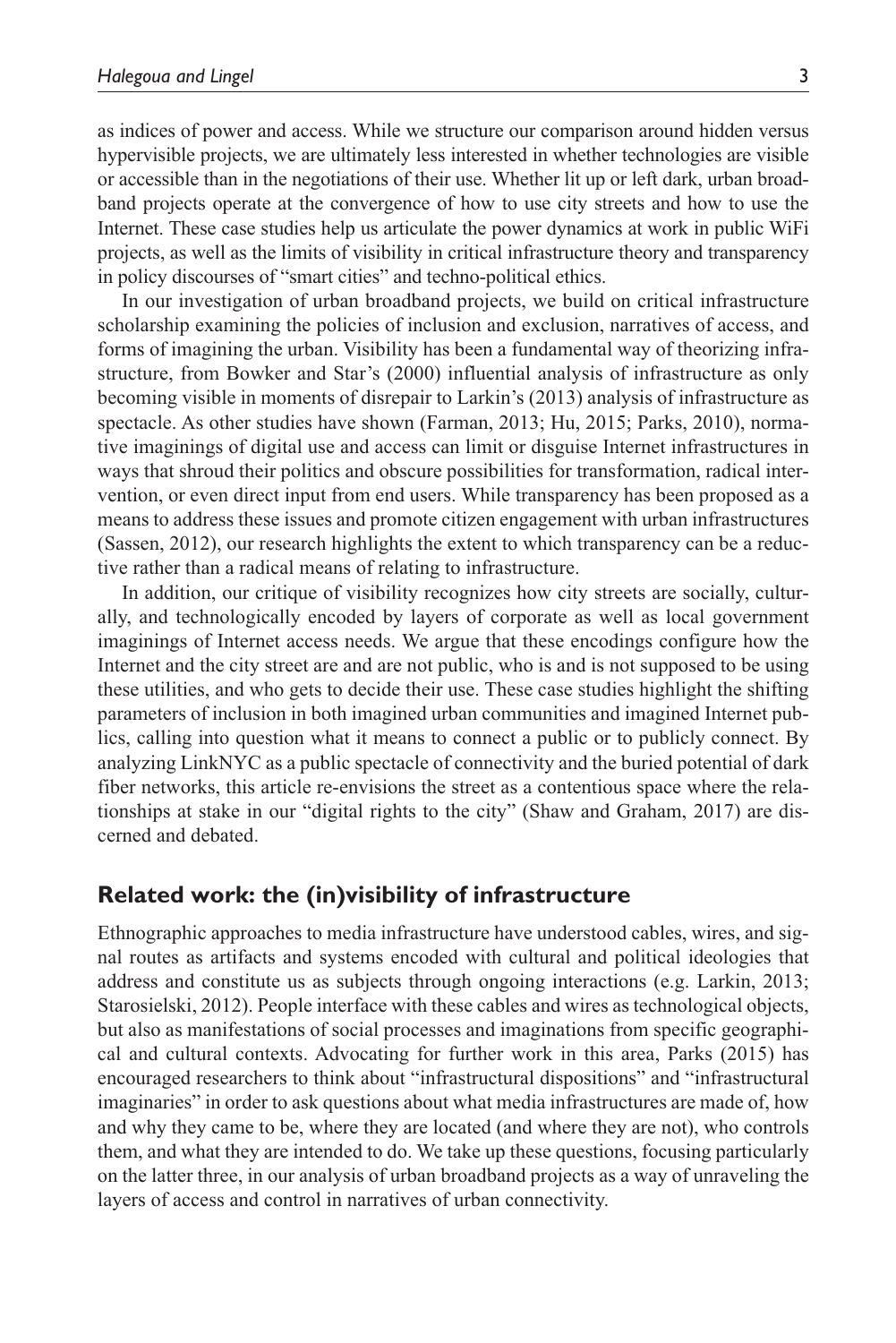Scholars from STS, media studies, and geography (Bowker and Star, 2000; Graham, 2010; Jackson et al., 2007; Star, 1999) have discussed infrastructure visibility in terms of moments of maintenance, breakdown, or blackout that interrupt our imagination of media infrastructures as invisible. These moments become salient as exposures of the materiality and logic of networks. Conceptualizing media infrastructures in terms of visibility and functionality can be traced back to Heidegger's (1962) division of technology as "readiness-to-hand," or tools that are routinely visible, versus utilitarian apparatuses for connection that become visible at moments of change or crisis, when they become "present-at-hand." The planned invisibility of media infrastructure emerges when contractors develop more intricate ways to hide the physical layers of infrastructure from public view: bury telecommunication cables undersea and underground (Starosielski, 2015), disguise cell phone towers as natural objects meant to blend into the landscape (Parks, 2010), or construct data centers as bunkered or nondescript warehouse structures (Farman, 2013; Hu, 2015). Even while displaying media infrastructures through photo galleries and virtual tours as a spectacle of transparency, these images "blackbox" technical and social details about how infrastructures work or what they mean (Holt and Vonderau, 2015). In all of these cases, infrastructural materiality and politics are also rendered invisible (Mackenzie, 2005; Parks, 2010) or at best, distant or removed from public access.

Supply-oriented infrastructure initiatives have been critiqued for the determinist implication that simply providing online access can overcome a complex array of structural inequalities (Donner, 2015; Gonzales, 2016; Warschauer and Ames, 2010). In addition, as the supply of Internet infrastructures and opportunities for public connection continue to expand, spatial disparities, lack of competition, and the marginalization of minority and rural populations persist (Grubesic and Murray, 2004). As shared space becomes increasingly privatized, libraries remain an important outpost of public Internet access, and library and information science (LIS) offers another body of scholarship critiquing a reductive emphasis on access, pointing to a more granular understanding of technological, media, and information literacy (Behrens, 1994; Koltay, 2011; Tripp, 2011). Following this shift away from a determinist emphasis on access and toward a more holistic focus on demand and use, our analysis considers urban Internet projects as convergences of spatial politics, technological discourses, and public policy.

Whether in the context of urban Internet networks, software program interfaces or public library initiatives, the ways in which media infrastructures are made invisible or kept hidden are never neutral. Previous critical infrastructure studies have frequently addressed the politics of access, implementation, and use through a framework of visibility and tend to advocate for further transparency in infrastructure design and deployment. This article builds on the literature that examines how infrastructures are embedded within cultural and physical contexts and interrogates the social and material decisions about where networks are, who they are for, and how they are accessed. At the same time, we challenge work that focuses on the supply side of infrastructure, looking instead at how imaginations of supply belie use—once broadband projects are imagined and installed, who gets to decide when and how they are used? We also push back on established conceptual binaries of present/absent, visible/invisible, and connection/disruption as dichotomies for understanding infrastructural politics. Our analysis of dark fiber and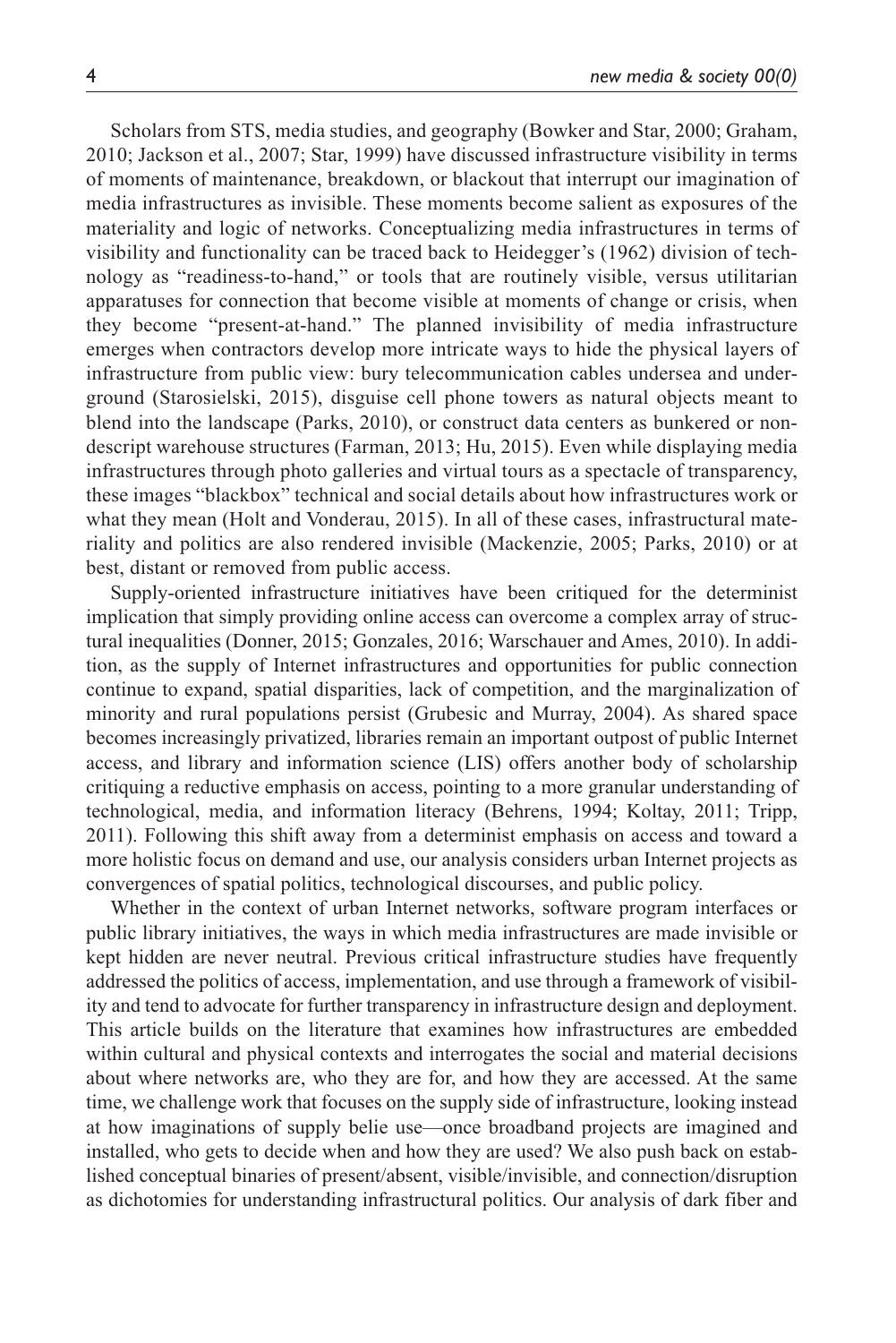LinkNYC both examine (in)visibility and seek to unpack the different layers of seeing and not seeing, using and not using urban broadband.

# **Methods**

Influenced by anthropological theories of infrastructure and urban media archeology, our project maps both the physical and discursive infrastructures of dark fiber and LinkNYC in order to identify changes in "infrastructural relations" (Bowker et al., 2010) that shape these networks and imaginations of public connectivity. We understand urban broadband networks as material artifacts of economic, political, and social theories of Internet connection. Our analysis draws on multiple methods to theorize infrastructural entanglements or the ways that digital infrastructures become embedded and layered within physical and social environments, combining cartographic and textual analysis, participant observation and interviews to account for different socio-cultural conditions that shape meaning, affect, and experience of infrastructure.

Our analysis of Links in the New York metropolitan region draws on analysis of news coverage, as well as 10 on-the-street interviews with Link users, conducted during the summer of 2016, within the first 2 months that the kiosks were installed on New York City streets. To conduct interviews, the second author visited LinkNYC kiosks in all three boroughs where links were then operating: The Bronx, Manhattan, and Queens. Walking along Link routes in three boroughs provided opportunities to observe the emergent uses of these technologies, as well as recruiting interviewees. After obtaining consent, interviews were conducted and recorded, with interviews lasting between 10 and 30minutes; the on-the-street nature of interviews made longer conversations difficult. We encountered three main groups of Link users: tourists, housing insecure folks using Links to pass time, and local workers on breaks or waiting for rides after a shift. We draw mostly on the latter two groups in our analysis as a way of describing tensions around which users and uses were acceptable when it came to Internet access on city streets. Interview questions focused on what purpose LinkNYC kiosks were meant to serve, where they had come from and what institutions were responsible for their arrival. Effectively, our questions were meant to elicit grounded, local imaginings of LinkNYC as a newly visible infrastructure project.

We encountered a variety of challenges in our research of dark fiber networks that underscore our interests in access and legibility. There is a lack of publicly available geospatial information about the routes and locations of telecommunications networks, particularly, networks that have been left dark. Public access to route information of urban broadband networks is only available at the discretion of network owners, typically for prices prohibitive to ordinary citizens or researchers, or is provided for personal use and protected under nondisclosure agreements. Although we contacted dark fiber owners and operators, there were only a couple of cases when owners and operators were willing to exchange information about the installation and location of dark fiber networks with the authors of this article. We are not permitted to show these maps or incorporate this information into this publication. As a result, we rely on maps of Form 477 data about broadband provision available through the Federal Communications Commission (FCC), maps of dark fiber networks owned by municipalities and made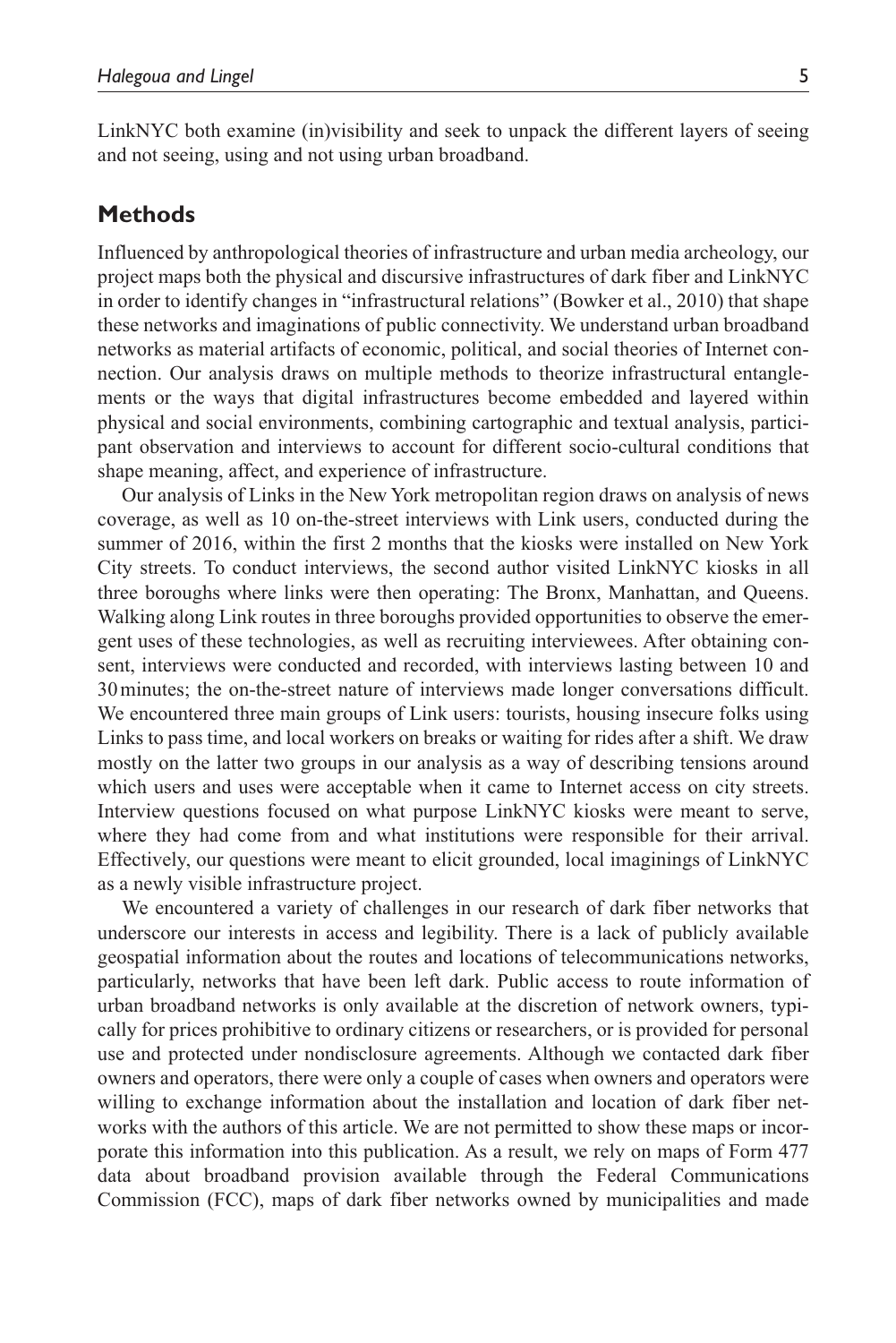publicly available in order to advertise them for sale or lease, and maps made publicly available through individual dark fiber operators in NYC such as Zayo Group (n.d.). Publicly available maps of telecommunication routes and FCC maps of broadband activity and service provision do not represent dark fiber networks in their classifications of broadband infrastructure. In fact, FCC maps and Form 477 data only account for an area where at least one Internet subscriber is present rather than the location of broadband infrastructure routes. As such, publicly available broadband maps must be understood as offering a partial view of network presence and potential activity.

Regarding the difficulty of obtaining accurate maps of Internet cables, we make two observations on cartographic visibility. First, as critical cartographers have noted, graphic representations of networks tend to reify the seamless operations of social, economic, political, and technical structures and encourage map readers to imagine network activity as unbroken, universal, and conflict free (Fidler and Currie, 2015). Second, the obstacles in locating maps of Internet cable underscore our arguments about their invisibility and illegibility. Through our research into dark fiber networks we have run up against imposed limits of visibility in the documentation and representation of urban broadband networks. (On a related note, similar forms of obfuscation arose in our attempts to reach out to LinkNYC; repeated efforts to gain access to planning or promotional materials, or to allow interviews with employees, were unsuccessful.) The documentation and cartographic representations of urban broadband and telecommunication networks are made deliberately difficult to view by private ownership models and a lack of geospatial consolidation. Many networks are only mapped on request and/or are not represented on the same map as networks owned by different operators. Because resources on broadband routes are difficult and costly to acquire, it becomes challenging to critique and design for public connectivity when even the traces of connectivity are not public.

With these complexities of infrastructure in mind, we turn to our case studies, the first an exemplar of invisibility, the second of hypervisibility. These cases are not the only exemplars of infrastructural (in)visibility, nor are they precise parallels to each other—with dark fiber, we analyze a potential yet underused resource, and with LinkNYC, we analyze a specific smart city initiative and its local fallout. Yet both demonstrate the complex relationships between industry players, local governments, infrastructure, and socio-technical politics. Both cases help us to identify and analyze excessive imaginations of urban broadband initiatives as well as failures to imagine how, by whom, and in what contexts these networks will be used. The narrow visions of connectivity that emerge from analyzing these case studies can help us critique urban broadband initiatives while also contributing to infrastructure theory around politics of legibility.

# **Dark fiber as invisible excess**

In many metropolitan areas, only a fraction of the cable installed underground is actually activated or "lit" and used for Internet service provision to urban residents and businesses. An estimate from 2001 indicated that there were approximately 35 million miles of fiber optic cable in the United States, and 90% of these terrestrial cables were dark (Allen, 2001). Dark fiber networks are not networks that were once active and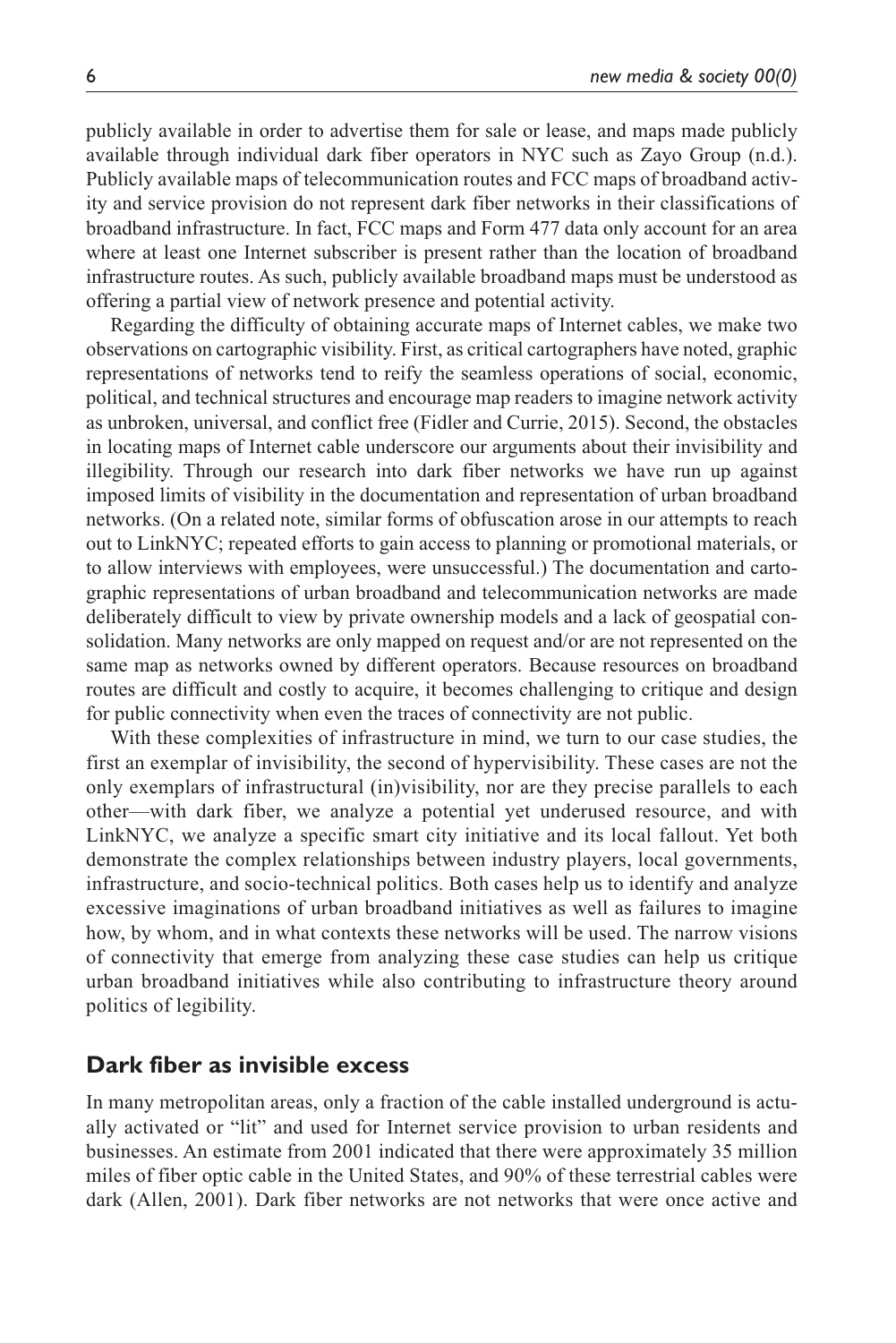then extinguished; they are fiber optic networks that were conceived as "dark." Since there is no light pulsing through the cable, no data can be transmitted, therefore the cables are "off" or inactive.

Although members of the public are often ignorant of dark fiber until it is lit, these networks are not universally hidden or concealed. On the contrary, dark fiber networks are for sale or lease to Internet service providers (ISPs) who can light and extend them for residential, commercial, or government use. The companies that own and install these networks such as Zayo, Level 3, Unite Private Networks, and Lightower Fiber Networks may lease fiber to Comcast, Verizon, or Alphabet's Google Fiber. Cities such as Roanoke, VA and Centennial, CO have built their own "open access" dark fiber networks to connect institutions, provide public Internet access, and to encourage local investment and competition among ISPs (Buckley, 2017; Centennial City Council, 2016). Several of these cities, including Huntsville, AL, Santa Cruz, CA, and Westminster, MD own and maintain their dark fiber networks Tennessee Valley Authority, 2018).

Throughout the 1990s, several telecommunication companies were contracted to lay Internet-ready cables across the United States. Bolstered by stories about the exponential growth of Internet traffic, many companies over-invested in laying cables for Internet service provision in anticipation of increased public demand and to avoid the high costs of paying for right-of-way and installation as demand increased (Allen, 2001; Odlyzko, 2010; Pletz, 2012). Cassidy (2002) estimates that between 1998 and 2000, the amount of buried fiber in the United States increased fivefold yielding over a dozen national fiber networks with hundreds times more capacity than was needed to support Internet operations and traffic at the time. In the mid-2000s, there was another surge of dark fiber installation among fiber optic companies and municipal governments to generate revenue and to meet perceived demand for broadband services (Carino, 2016). Due to the prevalence of dark fiber networks constructed in the 1990s and 2000s, the potential for Internet connection in certain areas may actually supersede public demand. However, because these networks are not evenly distributed or "turned on," competition among ISPs is further curtailed and certain geographic areas continue to have limited options for affordable or any Internet access.

While laying millions of miles of dark fiber was exuberant, it was not entirely irrational. Instead, the excess of dark fiber reveals particular imaginations of the network that might be (Bratton, 2014) and a blinkered imagination of the future of Internet access. For example, Zayo's dark fiber maps of New York City reveal traces of the material exuberance of the 1990s and 2000s. A cluster of dark fiber networks are located in Midtown and Lower Manhattan but appear as single arteries in lower income areas of Brooklyn, Queens, and the Bronx. In all boroughs, lit fiber and dark fiber networks rarely diverge from one another. As a 2017 map illustrates, there is nearly an exact overlap between dark fiber and lit fiber networks indicating that an overabundance of fiber was laid in neighborhoods where active fiber optic networks currently exist (Figure 1). Represented in these maps is the assumption that many people will be using the Internet but also that Internet connection is a specialized service for specific populations—supply and access is robust but not ubiquitous or evenly distributed. This imagined use coincides with the practice of "cream-skimming" among telecommunications providers where infrastructure is installed in areas with the largest return on investment (Alizadeh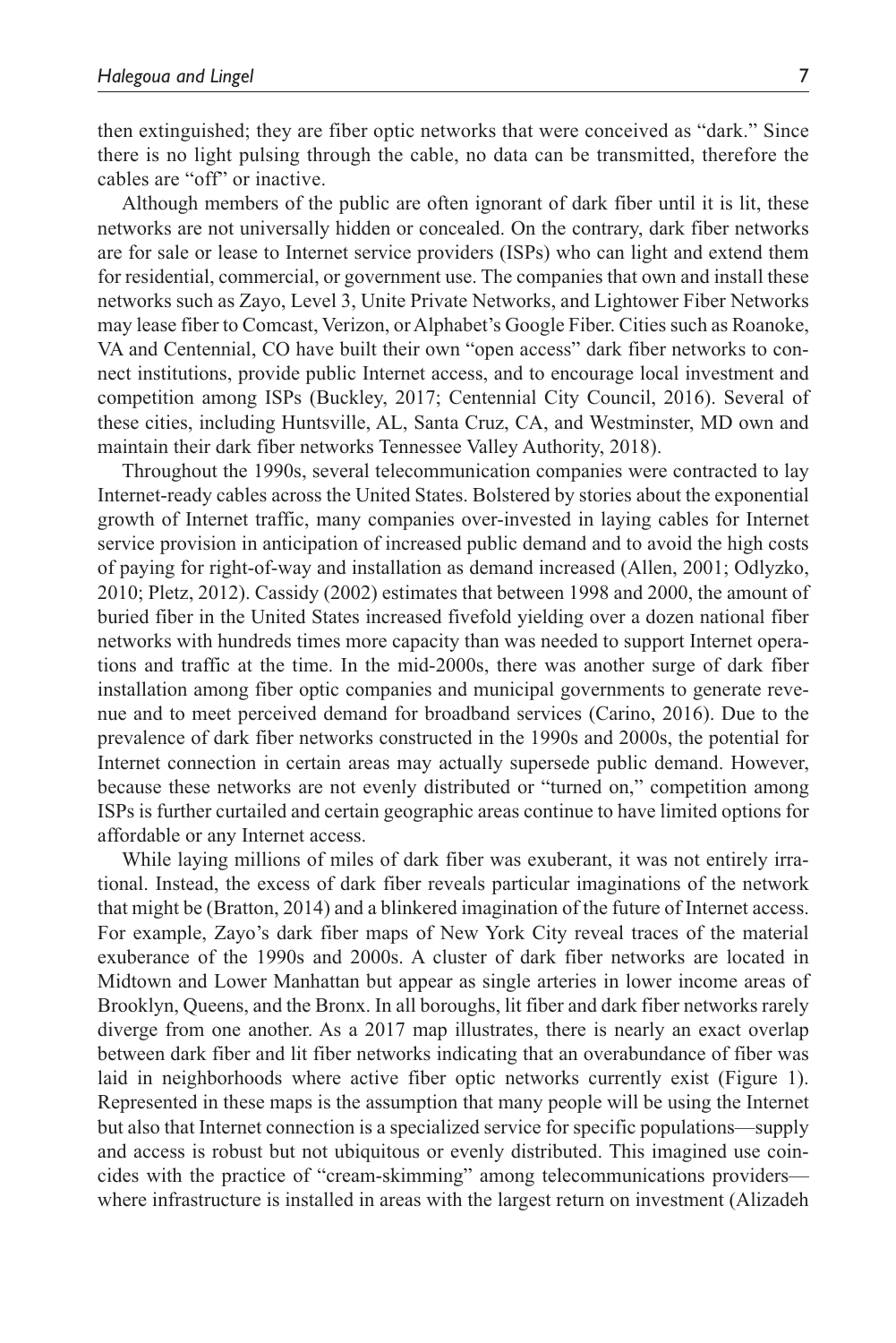

**Figure 1.** Zayo owned dark and lit fiber networks in NYC. Source: Zayo Group.

et al., 2017). Unfortunately, this practice leads to the formation of "urban islands of inequity" that disadvantage lower income neighborhoods and communities of color (Grubesic, 2006).

In Long Island City and Sunnyside, Queens just north of the First Calvary Cemetery and south of the Sunnyside Railroad Yards are expanses of industrial buildings currently in use by shipping and delivery companies, elevator repair shops, and motor parts companies, as well as warehouses and office spaces for Manhattan-based vitamin retailers and bakeries. These industrial spaces have been in Long Island City for decades, as have the adjacent tree-lined streets of apartment buildings, single family homes, and bustling boulevards and highways that connect the neighborhood to Manhattan and Brooklyn. Zayo dark and lit fiber networks form an eight-block ring around Vandam St between Hunters Point Avenue and 47th Avenue. The geography of the dark and lit fiber networks coincide exactly, indicating that the industrial and residential spaces in between these blocks were always imagined as spaces of connection, and excessively so, as Zayo laid extra cable along a single route.

Although layers of lit and dark fiber circle the western section of Long Island City (closer to Manhattan), the networks do not extend east, beyond 34th Street to Woodside, Elmhurst, or south to Blissville (Figure 2). In fact, dark fiber networks appear to be absent in the majority of Queens except for the areas in close proximity to Midtown and Lower Manhattan or near the railroad and highway routes that lead there. Unlike trends in rural environments where dark fiber will extend down dirt roads in sparsely populated areas (Burrington, 2015), Zayo (as well as American Fiber Systems acquired by Zayo in 2010) did not eschew lighting the dark fiber networks they laid—they just did not lay any. FCC maps of fixed broadband deployment in 2018 confirm that on streets that surround Zayo's dark fiber network as well as adjacent residential neighborhoods, only two broadband providers offer satellite or fixed wireless access, but no fiber optic connection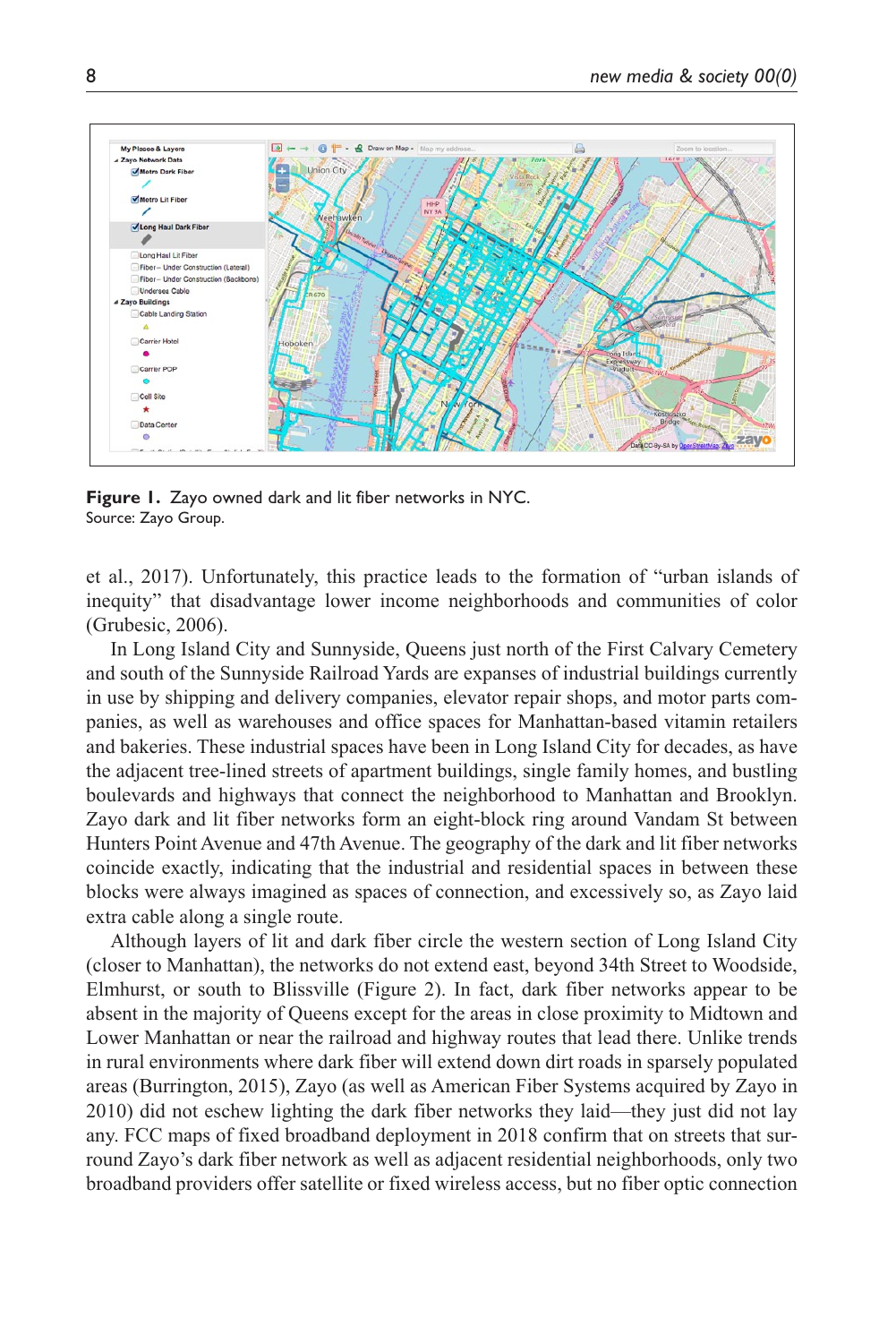

**Figure 2.** Dark fiber networks in Eastern Queens. Source: Zayo Group.

(Figure 3). While this dearth of fiber service provision could indicate a perceived lack of demand by fiber providers, it also implies that there may be a need and lack of competition for affordable fiber network service in the area.

By envisioning the supply of Internet infrastructure as integral to access but not providing a way to meaningfully connect to this infrastructure, fiber networks exist under the sidewalks of urban neighborhoods but bypass certain populations. The circumscribed exuberance and excess of dark fiber presents a selective imagination of Internet use and users as privatized and fragmented. Maps and other documentation indicate that dark fiber providers may have layered cables in urban areas that already required or requested connection, imagined Internet access in a fixed location with fixed access points, and assumed that private entities would pay to provide "last mile" connections to private households and office spaces that demanded access.

Many broadband activists and researchers are enthusiastic about the potential of dark fiber for more equitable, affordable, and geographically dispersed Internet provision (Crawford, 2016). Yet due to barriers such as high costs to the lessee in terms of equipment, last-mile installation and labor, and/or lack of skills and resources needed to light the fibers, the purchase and use of dark fiber networks for public and residential use are still relatively rare or limited to a few large corporations who can afford to lease and operate the network at scale (Whelan, 2017). In addition, dark fiber from the 1990s might already be owned by large telecommunications companies who are reluctant to lease it to competitors and may be reluctant to turn it on themselves because of limited capacity due to location of access points, cable quality, or type of fiber laid (Carino, 2016). Corporate and legal barriers of obfuscation emerge here to produce a kind of bureaucratic legibility, limiting awareness, let alone more radical arrangements, of access.

Recent federal policies such as "dig once" and high-profile smart city initiatives and grant competitions have generated attention to city streets and sidewalks as spaces where digital connection happens. These endeavors construct an image of the city street as a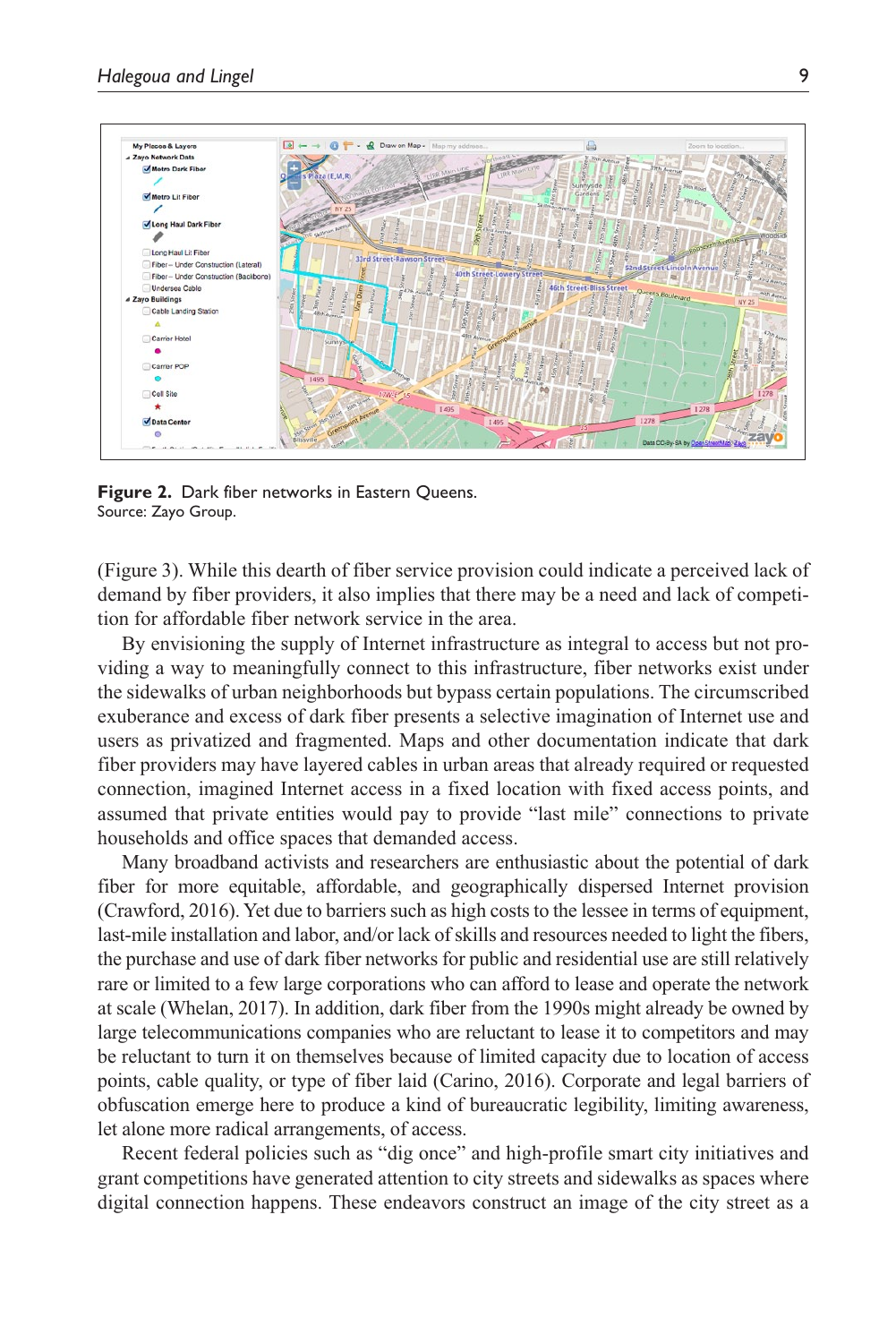

**Figure 3.** Fiber providers reporting service. Source data: FCC Form 477.

space where technologies for Internet access need to be installed anew, rather than a space that has already been outfitted with digital infrastructure that needs to be turned on. The persistent illegibility of dark fiber networks alongside policy initiatives that frame city streets as sites for digital access complicate institutional investments and understandings of public connectivity.

# **LinkNYC and the spectacle of infrastructure**

During the summer of 2016, New York City (in partnership with companies including Qualcomm and Google) transformed 7500 of the city's pay phones into a Swiss Army knife of digital technology support, all free of charge. LinkNYC kiosks (called Links) originally provided four key functions: a USB charger, a WiFi hotspot, phone calls (provided by Vonage), and a web browser. All of these features were open to passersby and free to use. Links themselves are sleek and trim, bearing little structural resemblance to the pay phones they replaced. Instead of rarely used, easily ignored pay phones, Links epitomized contemporary visions of smart cities as seamlessly integrating Internet access and digital connectivity (See Graham, 2014; Kitchin and Dodge, 2011; Mattern, 2017).

As an intervention in city streets, Links were always intended to be hypervisible (Figure 4). LinkNYC was the winning entry for a design contest announced in 2012 by then-mayor Michael Bloomberg, who sought an innovative re-imagining of urban pay phones. In addition to online fanfare, Bloomberg's tech czar Rachel Haot announced the contest at the elite New York Tech Meetup in December of 2012 by inviting the city's start-up community to submit their visions of the payphone redesigned (for a thorough review of the design values and selection process of LinkNYC, see Shapiro, 2018). LinkNYC can thus be read as the winning entry in a contest of imagination, and while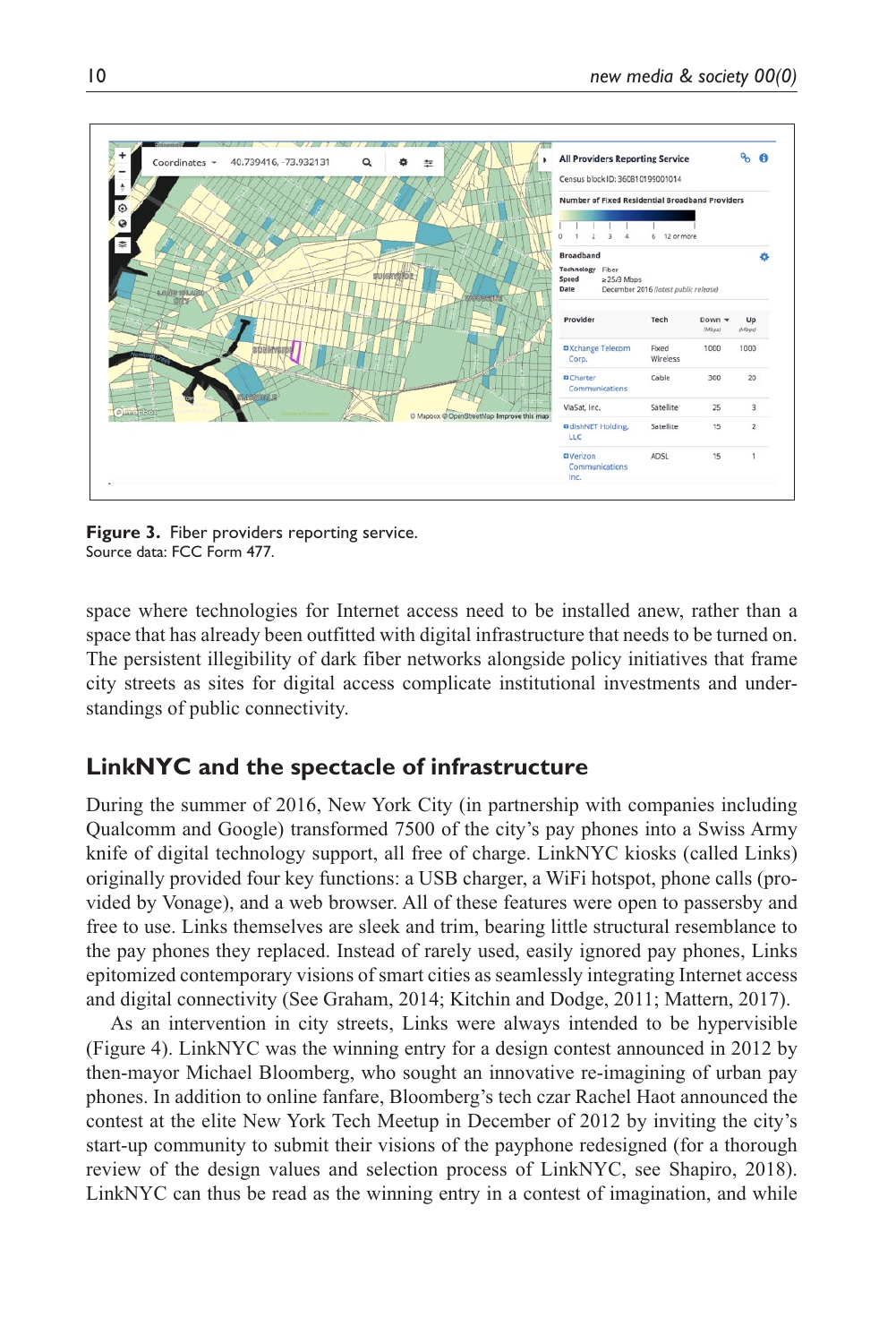

**Figure 4.** A screenshot of LinkNYC's coverage in New York City.

the public invitation to participate in a design exercise may be a positive form of transparency, more diverse forms of procedural inclusion could have produced different, and perhaps in the long run, more successful, visions for payphone infrastructure.

Links were intended as a hypervisible intervention in the urban landscape, a signal of cosmopolitan, "smart city" sophistication. Among the people we interviewed, some of the strongest supporters were people who were poor and housing insecure. Two participants interviewed in Hell's Kitchen described themselves as residents of halfway houses, and for them, Links were powerful tools of connectivity. One participant described its uses as particularly valuable for "indigent" people without a lot of resources:

I think it's meant for everybody, but for people like myself, indigents who ain't got much, it's a real asset. If you're low on funds or don't have much in your life, you don't got a laptop, this is a real asset.

This participant went on to describe what he found most useful about Links:

[if] my phone is dying, I can charge [it]. And when my phone died, I paid a bill. [After getting out of jail] I was able to make a free phone call and let my daughter know I was still in the city. You can job search—there's a library, but sometimes you can't get in if you don't have a library card. Just look right here! I think it's a great invention for the city. It's a good thing, it keeps the city alive.

Another participant who described himself in similar life circumstances agreed, pointing to connectivity with family and daily Internet access: "My phone came up missing, I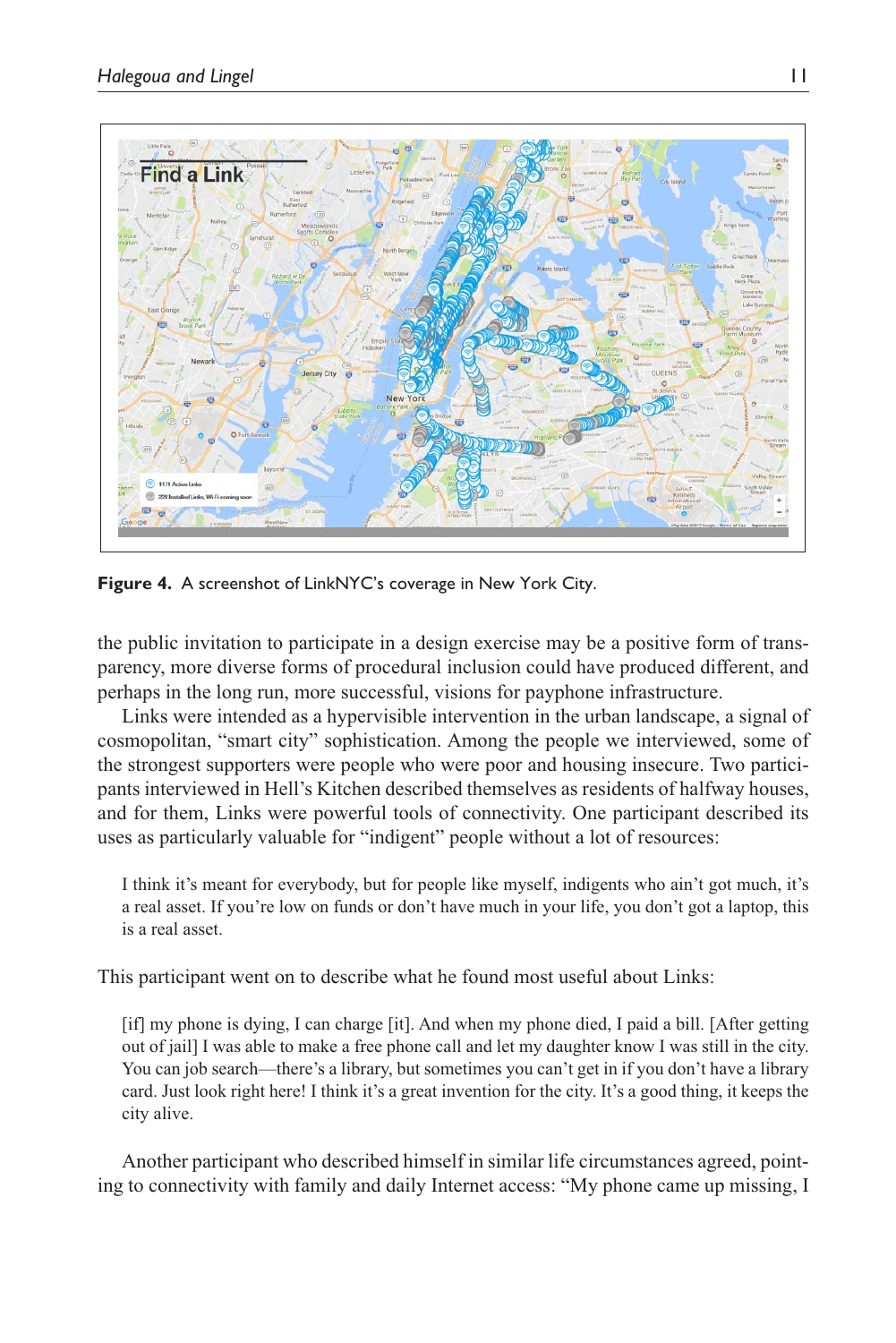had no way to get in touch with my family, I was like, you know what, I'm gonna try this Link thing, and it works." After describing how he had integrated use into his everyday life on the street, this participant went on to worry about the long-term survival of Links:

This is really, really important to the city. As long as they don't mess it up. Because we never know how long something that's good is gonna last. Honestly, in New York City, just about anything could happen to something good, and it always does. Like the saying goes, only the good die young.

As it turns out, these participants were right to be concerned over the longevity of free Internet access.

With the hypervisibility of Links came a battle over who should be using these devices and how. Fewer than 10 blocks away from the interviews described above, we found another participant with a very different view of Links and who should be using them:

I thought it was a great idea, until you see homeless people parked all around it. It makes it so you almost don't want to touch it. Maybe [they should] make it so that you put in coins …. It's free to use, so these guys are exploiting it, you get negative traffic and it's chasing away the positive traffic. These guys are just watching videos, playing songs, totally hogging it.

Within the first few weeks of installation, reports emerged about using the web browser to watch porn and play loud music, and photographs circulated of homeless people hanging out in front of Links for hours (McGeehan, 2016). Residents and store owners complained about the users as well as the uses of Links, suggesting a serious gap between how this technology was imagined and how it adapted to everyday urban life. Eventually, LinkNYC bowed to pressure to address the perceived misuse of its services, and shut off the web browsers, although the other functions continue to operate (Kirby, 2016). It is worth pointing out that these uses would have been predictable to public librarians, long familiar with disputes over appropriate uses of the publicly accessible Internet (e.g. Nieves, 2013).

We tend to think of "turning off the Internet" as a political move of desperate dictators in autocratic regimes. In the case of unanticipated use of LinkNYC, it is a corporate attempt to deal with elitist discomfort about the urban poor. Underscoring the moral dimension to debates around legitimate versus illegitimate uses of Links, many local lawmakers framed their concerns in terms of crime and drug addiction. For example, Gale Brewer, then Manhattan borough president, likened turning off the browsers to "the decision during the crack cocaine epidemic of the 1980s to block pay phones from accepting calls. All along Amsterdam Avenue, she said, crack dealers were using pay phones as business offices" (quoted in McGeehan, 2016). Brewer connects Links to pay phones not in terms of their shared infrastructure, but in terms of their alleged promotion of social problems. As a policy maker, Brewer failed to see Links as tools of social connectivity for resource-poor individuals, focusing instead of their potential misuse as public nuisances.

In the context of imagining urban infrastructure, LinkNYC marked a highly visible intervention into city space that failed to anticipate what the street needed: a way for housing insecure people to pass the time, communicate with loved ones, and access local information. Similar to marginalized communities long ignored by ISPs, these uses and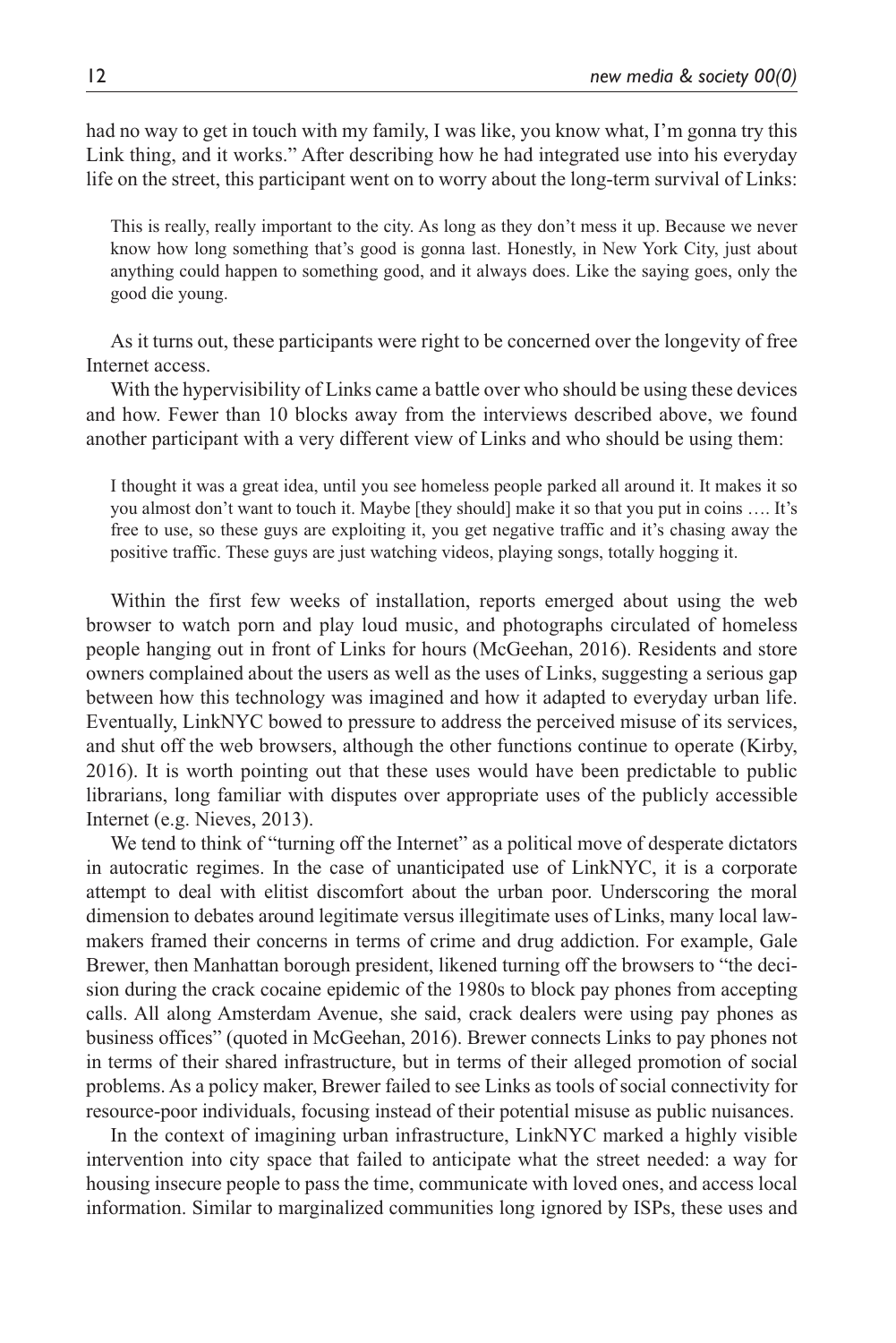users were not originally imagined by Link's corporate sponsors. Although the controversy over LinkNYC briefly brought these bodies and practices into view, the ultimate decision to turn the browsers off emphasizes the priorities of LinkNYC planners, underscoring the very real gap between how infrastructure is imagined from above and below.

# **Discussion**

Each of the case studies we have described opens up a critique of socio-technical imaginations and visibilities of broadband infrastructure. A comparison of these projects allows us to theorize a broader set of claims around the politics of legibility when it comes to the policies and designs of Internet access. Based on our case studies, we suggest distinct perspectives on the politics of infrastructural visibility and policies regarding urban broadband networks that challenge previous paradigms and assumptions. Our critique highlights four main points: the need to complicate the invisibility/visibility framework for interrogating media infrastructures, failures of infrastructural imagination as failures of public connection, the problematic geopolitics of supply-side Internet access, and the limits of calls for socio-technical transparency regarding infrastructure.

## *(In)visible infrastructure*

Invisibility and hypervisibility are not inherent qualities of the infrastructure projects we have examined but rather constructed ways of presenting public connection and situated ways of seeing and experiencing Internet access on city streets. As Chun (2011) has noted, visibility and invisibility exist in gradation rather than as a black and white binary. For Chun, technologies can be obscured or made visible not only in their placement (e.g. above or below ground) but also in terms of their user interface and the uses prescribed and prohibited. While dark fiber networks were built in order to cater to an imagined exponential growth of Internet traffic and increasing populations of Internet users, they remain virtually unseen, unknown, and generally off limits to the public. Dark fiber does not become visible when it is in need of repair simply because these networks are always off; one does not repair what is not in use. Their potential and excess are only visible to entities able to turn them on, not the populations who might benefit from extended or more consistent connection.

Although LinkNYC kiosks are designed to be spectacles of public Internet connection, they produced interventions far different than what had been imagined. What emerged as suddenly visible with the launch of LinkNYC were the many people and practices that some urban planners and residents would prefer to ignore: the homeless, the unemployed, and the (allegedly) criminal. Echoing Larkin (2013), infrastructure does not only disrupt city life and infrastructure access when it breaks down or fails to work but when the implementation of infrastructure fails to be inclusive in its imagination of who and how the network will be used by and in public.

Infrastructural visibility or invisibility is not inherently salient of its own accord since what infrastructure looks and feels like, how infrastructure is seen, and by whom are always contextual and change over time. We have emphasized legibility as a framework for thinking about how urban broadband infrastructures can shift in and out of visibility,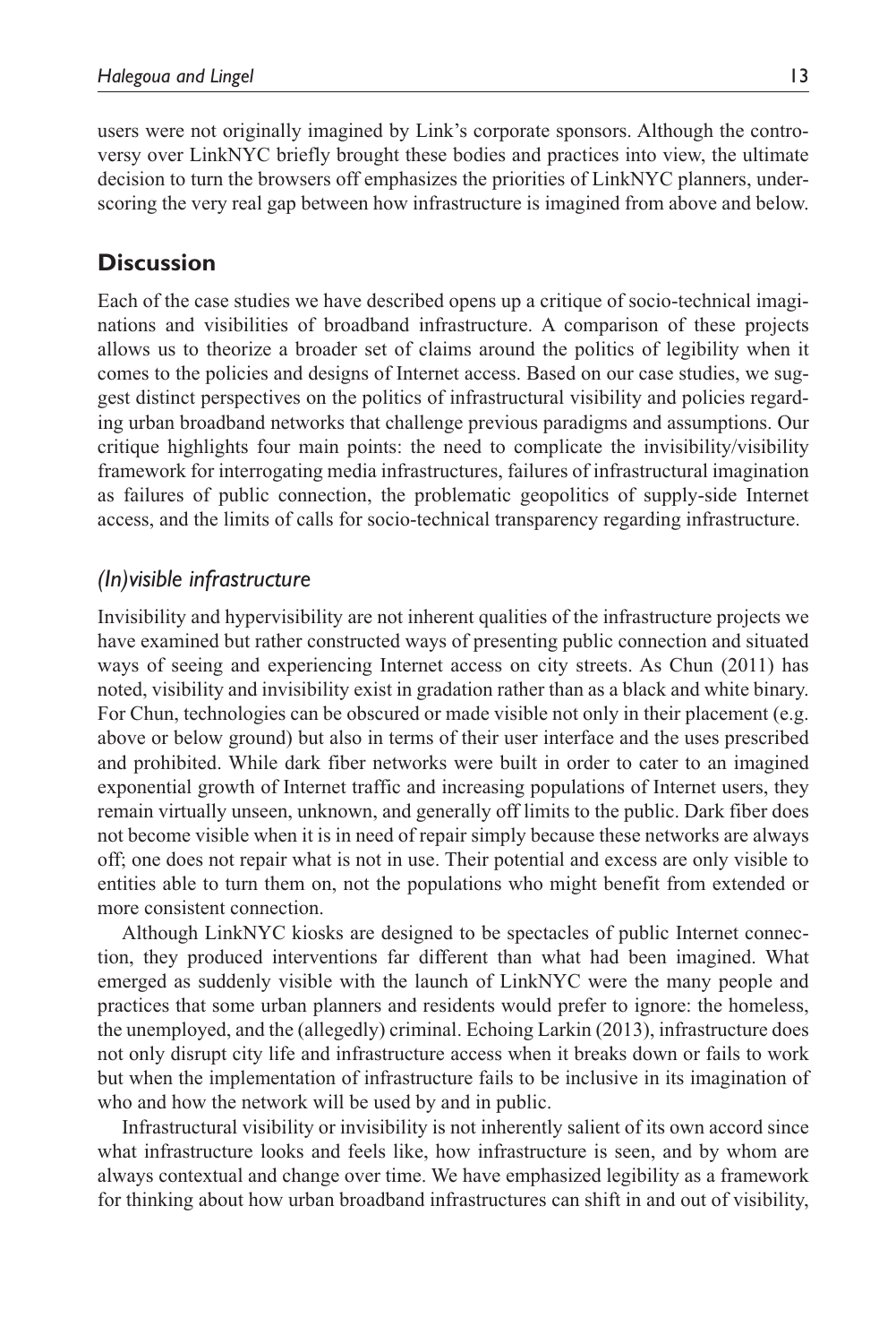not necessarily due to any material changes so much as surrounding discursive constructions. Narratives about what Internet access in public urban spaces should be and how it should be used inform the placement and design of access points, as well as the behaviors that are seen as out of place. Research devoted to studies of urban broadband infrastructures (and communication infrastructure more broadly) might focus less on identifying moments of visibility and rupture (or even spectacle) and invest more effort in theorizing legibility or unpacking the stories, processes, and ideologies that shape ways of seeing (and not seeing) urban broadband networks.

#### *Imagining connectivity*

Steeped in techno-determinist discourse that over-promises and under-delivers, urban broadband networks may fall short of their ambitions to provide connection to those who need it most. Urban broadband networks fail to imagine public Internet access as a universal service and thus omit certain urban populations (low socioeconomic status or housing insecure populations, neighborhoods removed from metropolitan financial and business centers), their Internet activities and desires for access from digital urban infrastructures (Bure, 2005; Gonzales, 2016). In both case studies, we see the privileging of users who are already connected to the Internet. In the case of LinkNYC, the digital kiosks are conceptualized as charging and data stations for smartphone users or places for quick Internet access while on the go. Dark fiber networks provide potential Internet access and data speeds for businesses and residents in neighborhoods that already have fiber networks installed and activated.

Digital kiosks and dark fiber optic networks have been installed to create new opportunities for ubiquitous connection but also claim to serve populations that have previously lacked Internet connection at home or on the go. However, these underserved populations continually fail to connect, despite policy rhetoric promising inclusion. There is a paradox here in that the same urban broadband systems that promise public connection simultaneously end up impeding connectivity for certain publics.

By focusing on the "last mile" of Internet access, researchers are under-theorizing the other 99 miles that are still not imagined ethically or accurately. The inequity of urban broadband networks is written into its supply, but not only in the locations where networks are absent or where there are not enough cables or signals. Inequity and exclusivity are also embedded in exuberant supplies of Internet infrastructure for public use. Urban broadband projects that focus on providing excessive opportunities for Internet connection—in the form of hypervisible networks of digital kiosks or invisible layers of dark fiber, for example, emphasize the stakes of miscalculating supply-side connectivity. The problem is not always that there needs to be *more* infrastructure provided for public use but that these infrastructure projects need to adopt more inclusive imaginations of the public and imagine more varied uses of public connection.

## *The limits of supply-side connectivity*

Digital divide initiatives and municipal broadband efforts imagine the supply of Internet infrastructure and infrastructure technologies as neutral to inequality, but artifacts have politics even before they are "present at hand" (Winner, 1980). Within digital divide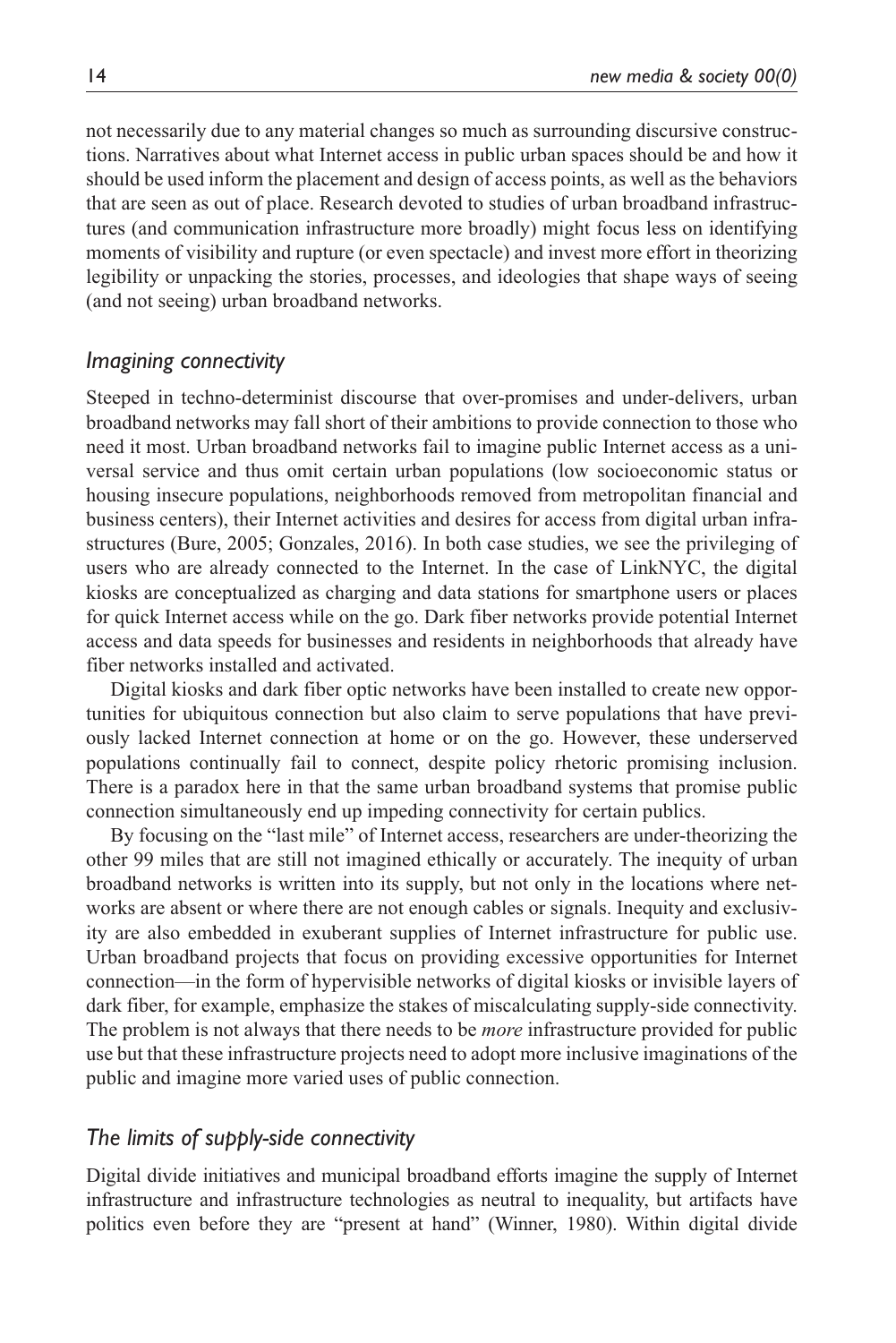discourse, nuance tends to be assigned to demand, where Internet and media researchers have made crucial arguments about differences in terms of need and literacy (Hauge and Prieger, 2010). One outcome of our comparison is the need for nuance in terms of infrastructural supply of Internet access. Our findings offer some insight in regard to recognizing and analyzing texture and complexity in the supply of Internet infrastructure and addressing failures of imagination within the design and deployment of urban broadband networks.

Part of the failure of imagination in urban broadband networks might be the imagination of Internet access points in fixed locations. Both dark fiber and LinkNYC imagine the Internet as fixed to static locations—homes, office buildings, and kiosks. Urban broadband initiatives can attend to evolving Internet publics and Internet uses by considering more mobile, flexible models of public connectivity for city street and mobile-only users. Instead of repurposing pre-existing infrastructures or supplying more of the same type of public connectivity, urban broadband initiatives need to include diverse experiences of Internet connection. Further attention should be devoted to evaluating whether new infrastructures such as kiosks, cables, or computer labs are needed, or whether updating pre-existing infrastructures and Internet service provision (at home, in shelters, at social service centers, on the street) would accommodate a wider variety of Internet publics.

### *Transparency is not (always) the answer*

Debates about technological access have an important counterpart in calls for greater transparency, whether in connected devices comprising the Internet of Things (Howard, 2015), search engine algorithms (Pariser, 2011), and social service databases (Eubanks, 2018). Understood as the ability of everyday users to access mechanisms of digital systems, transparency in the context of our analysis could take shape in open access to dark fiber ownership and the ability to contest or adjudicate attacks on browser content. Yet it is important to note that transparency alone does not guarantee meaningful legibility. As Ananny and Crawford (2016) have argued in the context of algorithms, visibility does not necessarily confer knowledge about the origins and inner workings of networks and computational systems. Similar to algorithms, transparency in urban broadband networks becomes problematic in terms of temporality. While our case studies recognize the "deep time" of urban broadband in the remediation, continuity, and layering of telecommunication infrastructures over time (Mattern, 2015), they also illustrate how ways of seeing and knowing infrastructures shift over the course of months or weeks as networks are lit up, left dark, or turned off. In the context of city streets, Sassen (2012) has called for wholesale infrastructural transparency as a way for members of the public to engage or dialogue with infrastructure, yet our case studies illustrate some of the limits of acting on or changing the networks we can see.

Transparency suggests visibility, making information and the logic of systems accessible to users. However, calls for radical transparency are faulty because access does not mean users can change or influence socio-technical systems. Our case studies illustrate a version of Offenhuber's (2017) argument that making systems (il)legible through representations of infrastructure, which are constructed by stakeholders' interests, is an exercise in authority. Because dark fiber competitors and LinkNYC operators obscure information about their operation and service provision (Silbey, 2015) or the location of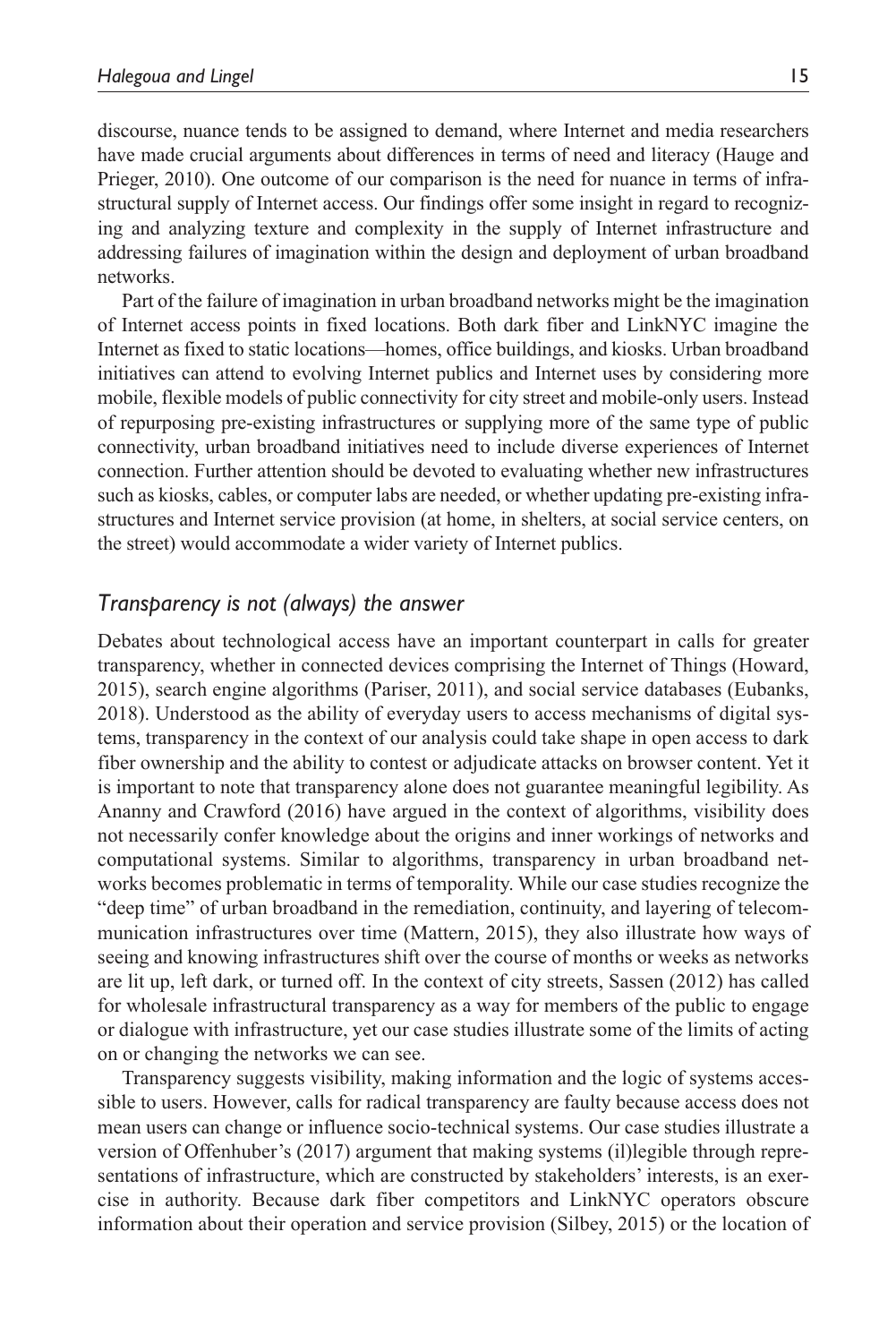their networks to serve industrial strategies, the cartographic and material transparency of dark fiber or LinkNYC at any given moment may be performative rather than actionable and does not offer discernable, coherent patterns of governance, ownership, and use. Even if the locations and ownership of dark fiber networks or the policies governing LinkNYC operations could be consolidated and made visible, there are still major economic and technical barriers to changing the placement or functioning of these systems.

Just as LIS researchers and others have cautioned against treating access rather than use as an endgame of public technology projects (Gonzales, 2016; Koltay, 2011), our case studies illustrate the importance and difficulties of accounting for diverse uses and users of new infrastructure projects. More qualitative studies of Internet use in public spaces such as libraries, makerspaces, and city streets—particularly among populations that lack home broadband connection—are needed and should be incorporated into the design of urban broadband networks that promise public connectivity. In addition, new infrastructure initiatives need to assess past imaginations and failures of imagination embedded in existing media infrastructure systems.

# **Conclusion**

Larkin (2013) suggests that infrastructure studies should "examine how (in)visibility is mobilized and why" (p. 336) in order to begin to understand the cultural meanings and lived experiences of infrastructure. This article has focused on the politics and shifting constructions of (in)visibility as a framework for analyzing power and access in urban broadband networks. At its root, these case studies highlight debates about two kinds of publics: who gets to use the Internet and who gets to use the street, where the stakes involve thinking about what kinds of behaviors are viewed as appropriate and whose uses will win as technologies stabilize. When LinkNYC caved to pressure for a more genteel set of Internet uses, the stakes involve thinking about what kinds of technologies and behaviors are viewed as appropriate and which are objectionable, and whose uses will win as this technology stabilizes. As dark fiber networks lay in wait for institutions that can pay to turn them on, the space beneath urban streets are filled with "black stacks" (Bratton, 2014) of potential public connectivity that are controlled by powerful entities.

This project has brought attention to how inequities in Internet access and control over Internet activation and implementation restructure the meaning and experience of the city street. In both case studies, purveyors of urban broadband networks fail to imagine expanding populations of Internet users, diverse Internet publics and public uses of the Internet (particularly among users who lack home Internet service), and fail to account for concurrent systems and practices of public connection in their development and deployment. While we have implemented methods and identified methodological challenges for investigating and analyzing the public spectacles and buried potential of urban broadband networks, we hope that future research and researchers consider our recommendations when studying the supply-side of urban Internet access.

#### **Acknowledgements**

The authors would like to thank the anonymous reviewers, Zane Cooper and Jacqueline Nolan for their contributions to this paper.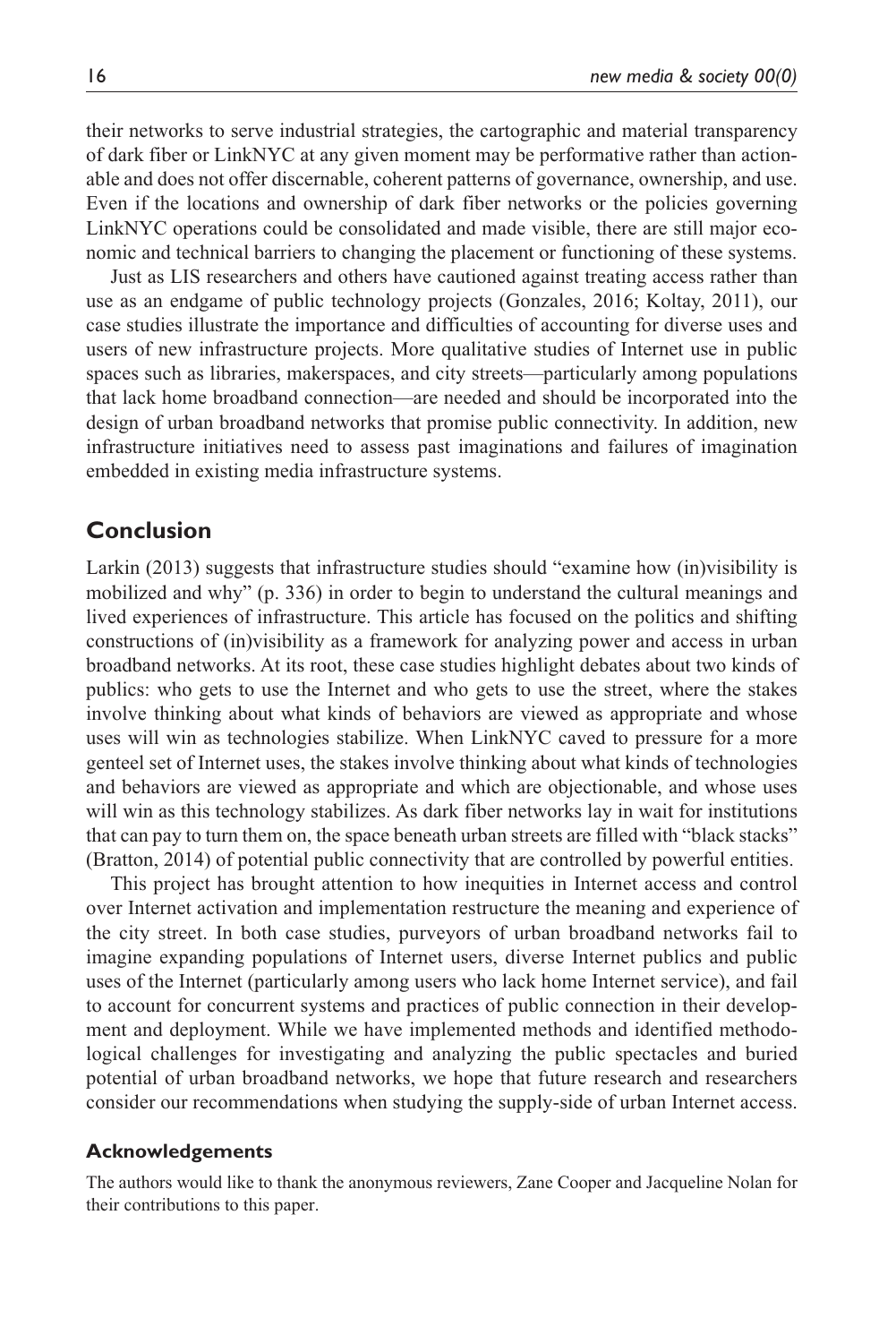#### **Funding**

The author(s) disclosed receipt of the following financial support for the research, authorship, and/ or publication of this article: This project was supported by the 2017 James W. Carey Urban Communication Grant from the Urban Communication Foundation and the International Communication Association.

### **References**

- Alizadeh T, Grubesic TH and Helderop E (2017) Urban governance and big corporations in the digital economy: an investigation of socio-spatial implications of Google fiber in Kansas City. *Telematics and Informatics* 34: 973–986.
- Allen TB (2001) The future is calling. *National Geographic* 200: 76–83.
- Ananny M and Crawford K (2016) Seeing without knowing: limitations of the transparency ideal and its application to algorithmic accountability. *New Media & Society* 20: 973–989.
- Behrens SJ (1994) A conceptual analysis and historical overview of information literacy. *College & Research Libraries* 55(4): 309–322.
- Bowker GC and Star SL (2000) *Sorting Things Out: Classification and Its Consequences*. Cambridge, MA: The MIT Press.
- Bowker GC, Baker K, Millerand F, et al. (2010) Toward information infrastructure studies: ways of knowing in a networked environment. In: Hunsinger J, Klastrup L and Allen MM (eds) *International Handbook of Internet Research: Springer Science & Business Media*. Berlin: Spinger, pp. 97–117.
- Bratton BH (2014) The black stack. *E-Flux* 53. Available at: [http://www.e-flux.com/journal/53/59883/](http://www.e-flux.com/journal/53/59883/the-black-stack/) [the-black-stack/](http://www.e-flux.com/journal/53/59883/the-black-stack/)
- Buckley S (2017) Roanoke Valley broadband authority extends dark fiber to Virginia's RAMP program. *Fiercetelecom*. Available at: [https://www.fiercetelecom.com/telecom/roanoke-val](https://www.fiercetelecom.com/telecom/roanoke-valley-broadband-authority-extends-dark-fiber-to-virginia-s-ramp-program)[ley-broadband-authority-extends-dark-fiber-to-virginia-s-ramp-program](https://www.fiercetelecom.com/telecom/roanoke-valley-broadband-authority-extends-dark-fiber-to-virginia-s-ramp-program)
- Bure C (2005) Digital inclusion without social inclusion: the consumption of information and communication technologies (ICTs) within homeless subculture in Scotland. *The Journal of Community Informatics* 1(2): 116–133.
- Burrington I (2015) Finding dark fiber in a desert ghost town. *The Atlantic*. Available at: [https://](https://www.theatlantic.com/technology/archive/2015/11/dark-fiber-in-ghost-towns/417975/) [www.theatlantic.com/technology/archive/2015/11/dark-fiber-in-ghost-towns/417975/](https://www.theatlantic.com/technology/archive/2015/11/dark-fiber-in-ghost-towns/417975/)  (accessed 11 March 2018).
- Carino C (2016) Lighting dark fiber. *Wavelengths*. Available at: [http://www.wavelengthsmaga](http://www.wavelengthsmagazine.com/issue24/lighting-dark-fiber.html)[zine.com/issue24/lighting-dark-fiber.html](http://www.wavelengthsmagazine.com/issue24/lighting-dark-fiber.html) (accessed 11 March 2018).
- Cassidy J (2002) *Dot.con: How America Lost Its Mind and Money in the Internet Era*. New York: HarperCollins.
- Centennial City Council (2016) City of centennial fiber master plan (No.Version 1.0). *Centennial*. Available at: [https://www.centennialco.gov/uploads/files/Fiber/1\\_%20City%20of%20](https://www.centennialco.gov/uploads/files/Fiber/1_%20City%20of%20
Centennial%2Fiber%20Master%20Plan%20as%20Adopted%20-%20Copy.pdf) [Centennial%2Fiber%20Master%20Plan%20as%20Adopted%20-%20Copy.pdf](https://www.centennialco.gov/uploads/files/Fiber/1_%20City%20of%20
Centennial%2Fiber%20Master%20Plan%20as%20Adopted%20-%20Copy.pdf) (accessed 11 March 2018).
- Chun W (2011) *Programmed Visions: Software and Memory*. Cambridge, MA: The MIT Press.
- Crawford S (2016) You didn't notice it, but Google Fiber just began the golden age of high-speed internet access. *Backchannel*. Available at:<http://bit.ly/2kNp4Kw>(accessed 11 March 2018).
- Donner J (2015) *After Access: Inclusion, Development, and a More Mobile Internet*. Cambridge, MA: The MIT Press.
- Eubanks V (2018) *Automating Inequality: How High-tech Tools Profile, Police and Punish the Poor*. New York: St Martin's Press.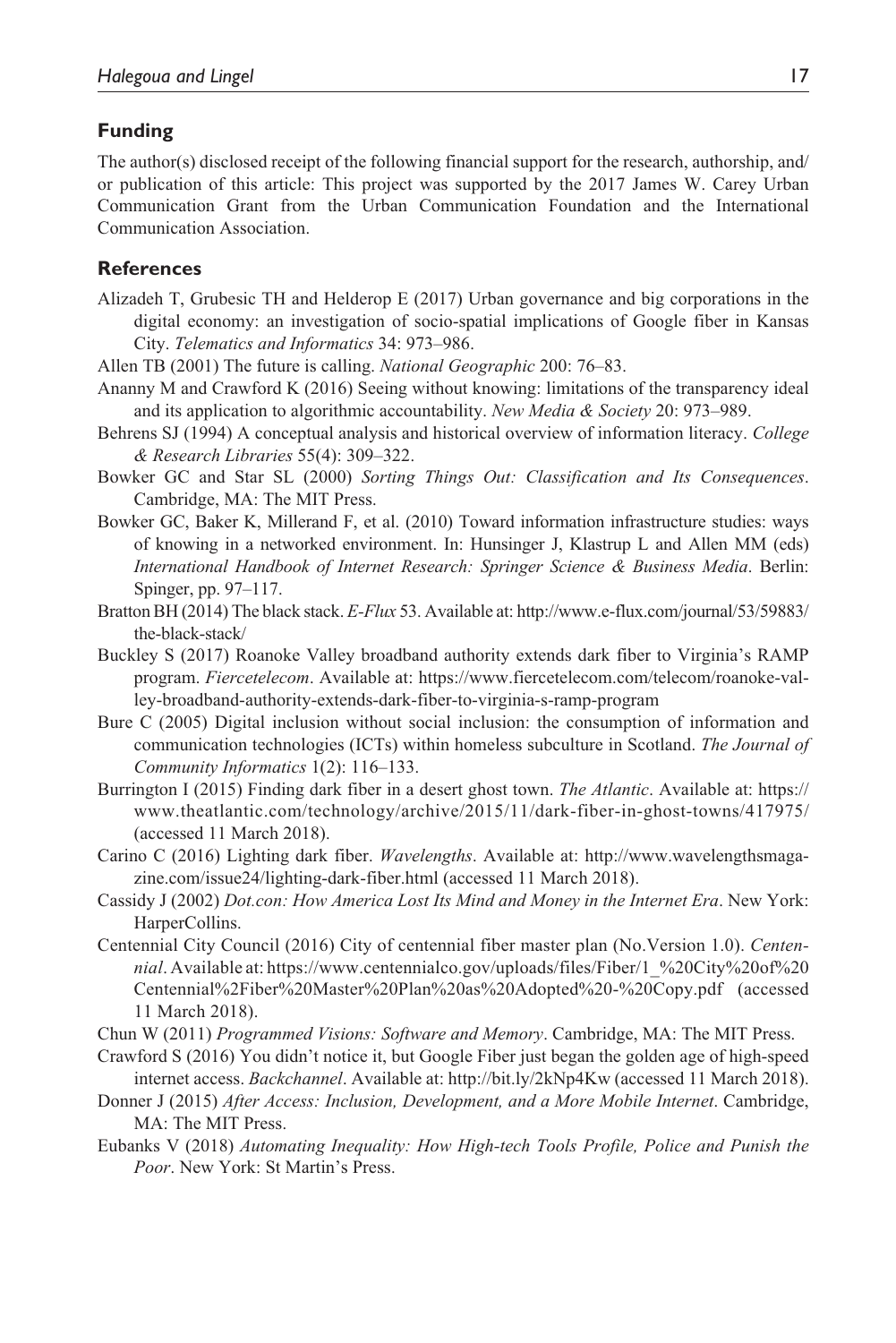- Farman J (2013) The materiality of locative media: on the invisible infrastructure of mobile networks. In: Adey P, Bissell D, Hannam K, et al. (eds) *The Routledge Handbook of Mobilities*. New York: Routledge, pp. 45–59.
- Fidler B and Currie M (2015) The production and interpretation of ARPANET maps. *IEEE Annals of the History of Computing* 37(1): 44–55.
- Gonzales A (2016) The contemporary US digital divide: from initial access to technology maintenance. *Information, Communication & Society* 19(2): 234–248.
- Graham G (2014) Too-smart cities? Why these visions of utopia need an urgent reality check. *The Guardian* 13 March. Available at: [https://www.theguardian.com/cities/2014/mar/13/too](https://www.theguardian.com/cities/2014/mar/13/too-smart-cities-visions-utopia-reality-check)[smart-cities-visions-utopia-reality-check](https://www.theguardian.com/cities/2014/mar/13/too-smart-cities-visions-utopia-reality-check)

Graham S (ed.) (2010) *Disrupted Cities: When Infrastructure Fails*. 1st ed. New York: Routledge.

- Grubesic TH (2006) A spatial taxonomy of broadband regions in the United States. *Information Economics and Policy* 18: 423–448.
- Grubesic TH and Murray AT (2004) Waiting for broadband: local competition and the spatial distribution of advanced telecommunication services in the United States. *Growth Change* 35: 139–165.
- Hauge JA and Prieger JE (2010) Demand-side programs to stimulate adoption of broadband: what works? *Review of Network Economics* 9. Available at: [https://digitalcommons.pepperdine.](https://digitalcommons.pepperdine.edu/cgi/viewcontent.cgi?article=1005&context=sppworkingpapers) [edu/cgi/viewcontent.cgi?article=1005&context=sppworkingpapers](https://digitalcommons.pepperdine.edu/cgi/viewcontent.cgi?article=1005&context=sppworkingpapers)
- Heidegger M (1962) *Being and Time*. New York: Harper & Row Publishers.
- Holt J and Vonderau P (2015) "Where the internet lives": data centers as cloud infrastructure. In: Parks L and Starosielski N (eds) *Signal Traffic: Critical Studies of Media Infrastructures*. Urbana, IL: University of Illinois Press, pp. 71–93.
- Howard PN (2015) *Pax Technica: How the Internet of Things May Set Us Free or Lock Us Up*. New Haven, CT: Yale University Press.
- Hu TH (2015) *A Prehistory of the Cloud*. Cambridge, MA: The MIT Press.
- Jackson SJ, Edwards PN, Bowker GC, et al. (2007) Understanding infrastructure: history, heuristics and cyberinfrastructure policy. *First Monday* 12(6). Available at: [https://journals.uic.edu/](https://journals.uic.edu/ojs/index.php/fm/article/view/1904/1786) [ojs/index.php/fm/article/view/1904/1786](https://journals.uic.edu/ojs/index.php/fm/article/view/1904/1786)
- Kirby J (2016) City is turning off web browsing on its Wi-Fi kiosks after complaints over squatters and porn watchers. *New York Magazine*. Available at: [http://nymag.com/daily/intelli](http://nymag.com/daily/intelligencer/2016/09/complaints-force-linknyc-to-turn-off-web-browsing.html)[gencer/2016/09/complaints-force-linknyc-to-turn-off-web-browsing.html](http://nymag.com/daily/intelligencer/2016/09/complaints-force-linknyc-to-turn-off-web-browsing.html)
- Kitchin R and Dodge M (2011) *Code/Space: Software and Everyday Life*. Cambridge, MA: The MIT Press.
- Koltay T (2011) The media and the literacies: media literacy, information literacy, digital literacy. *Media, Culture & Society* 33(2): 211–221.
- Larkin B (2013) The politics and poetics of infrastructure. *Annual Review of Anthropology* 42(1): 327–343.
- McGeehan P (2016) Free Wi-Fi kiosks were to aid New Yorkers: an unsavory side has spurred a retreat. *The New York Times*. Available at: [https://www.nytimes.com/2016/09/15/nyregion/](https://www.nytimes.com/2016/09/15/nyregion/internet-browsers-to-be-disabled-on-new-yorks-free-wi-fi-kiosks.html?smprod=nytcore-iphone&smid=nytcore-iphone-share&_r=0) [internet-browsers-to-be-disabled-on-new-yorks-free-wi-fi-kiosks.html?smprod=nytcore](https://www.nytimes.com/2016/09/15/nyregion/internet-browsers-to-be-disabled-on-new-yorks-free-wi-fi-kiosks.html?smprod=nytcore-iphone&smid=nytcore-iphone-share&_r=0)[iphone&smid=nytcore-iphone-share&\\_r=0](https://www.nytimes.com/2016/09/15/nyregion/internet-browsers-to-be-disabled-on-new-yorks-free-wi-fi-kiosks.html?smprod=nytcore-iphone&smid=nytcore-iphone-share&_r=0)
- Mackenzie A (2005) Untangling the unwired: Wi-Fi and the cultural inversion of infrastructure. *Space and Culture* 8: 269–285.
- Mattern S (2015) *Deep Mapping the Media City*. Minneapolis, MN: University of Minnesota Press.
- Mattern S (2017) A city is not a computer. *Places Journal*, February. Available at: [https://places](https://placesjournal.org/article/a-city-is-not-a-computer/)[journal.org/article/a-city-is-not-a-computer/](https://placesjournal.org/article/a-city-is-not-a-computer/)
- Nieves E (2013) Public libraries: the new homeless shelter. *Salon*. Available at: [https://www.](https://www.salon.com/2013/03/07/public_libraries_the_new_homeless_shelters_partner/) salon.com/2013/03/07/public libraries the new homeless shelters partner/